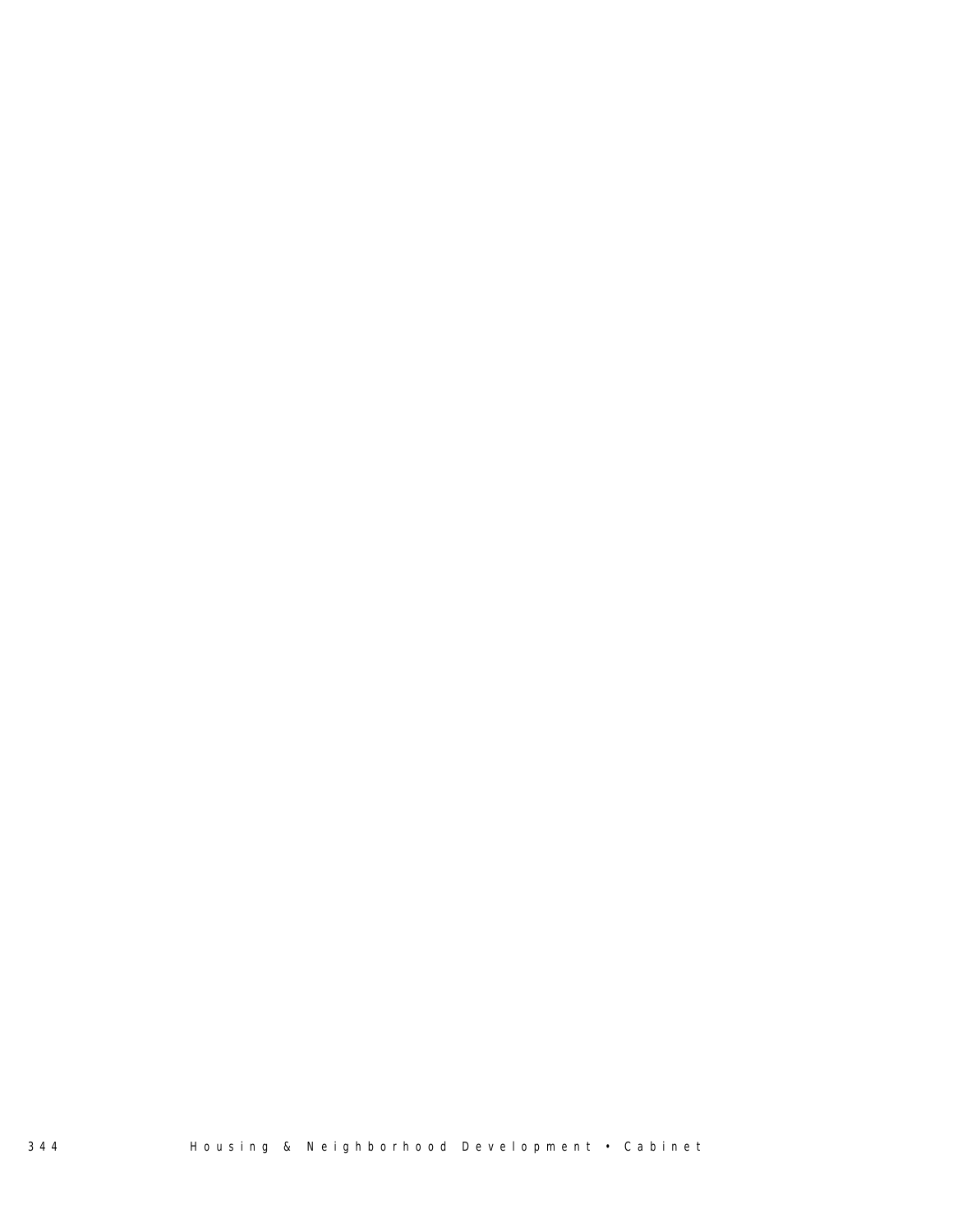# Housing & Neighborhood Development

*Evelyn Friedman, Chief of Housing & Neighborhood Development* 

## *Cabinet Mission*

The Cabinet is committed to making Boston the most livable city in the nation by working with its many communities to build strong neighborhoods through the strategic investment of public resources.

| <b>Operating Budget</b>            | Program Name                                | Total Actual '08       | Total Actual '09       | Total Approp '10       | <b>Total Budget '11</b> |
|------------------------------------|---------------------------------------------|------------------------|------------------------|------------------------|-------------------------|
|                                    | Leading the Way<br>Neighborhood Development | 5.669.000<br>3,095,970 | 5,000,000<br>3,778,972 | 4.979.000<br>3,402,944 | 5,000,000<br>3,242,792  |
|                                    | <b>Total</b>                                | 8,764,970              | 8,778,972              | 8,381,944              | 8,242,792               |
| Capital Budget Expenditures        |                                             | Actual '08             | Actual '09             | <b>Estimated '10</b>   | Projected '11           |
|                                    | Neighborhood Development                    | 5,865,556              | 4,977,687              | 795,000                | 900,000                 |
|                                    | <b>Total</b>                                | 5,865,556              | 4,977,687              | 795,000                | 900,000                 |
| <b>External Funds Expenditures</b> |                                             | Total Actual '08       | Total Actual '09       | Total Approp '10       | <b>Total Budget '11</b> |
|                                    | Neighborhood Development                    | 66,333,968             | 60.832.354             | 95,764,986             | 101,768,896             |
|                                    | Total                                       | 66,333,968             | 60,832,354             | 95,764,986             | 101.768.896             |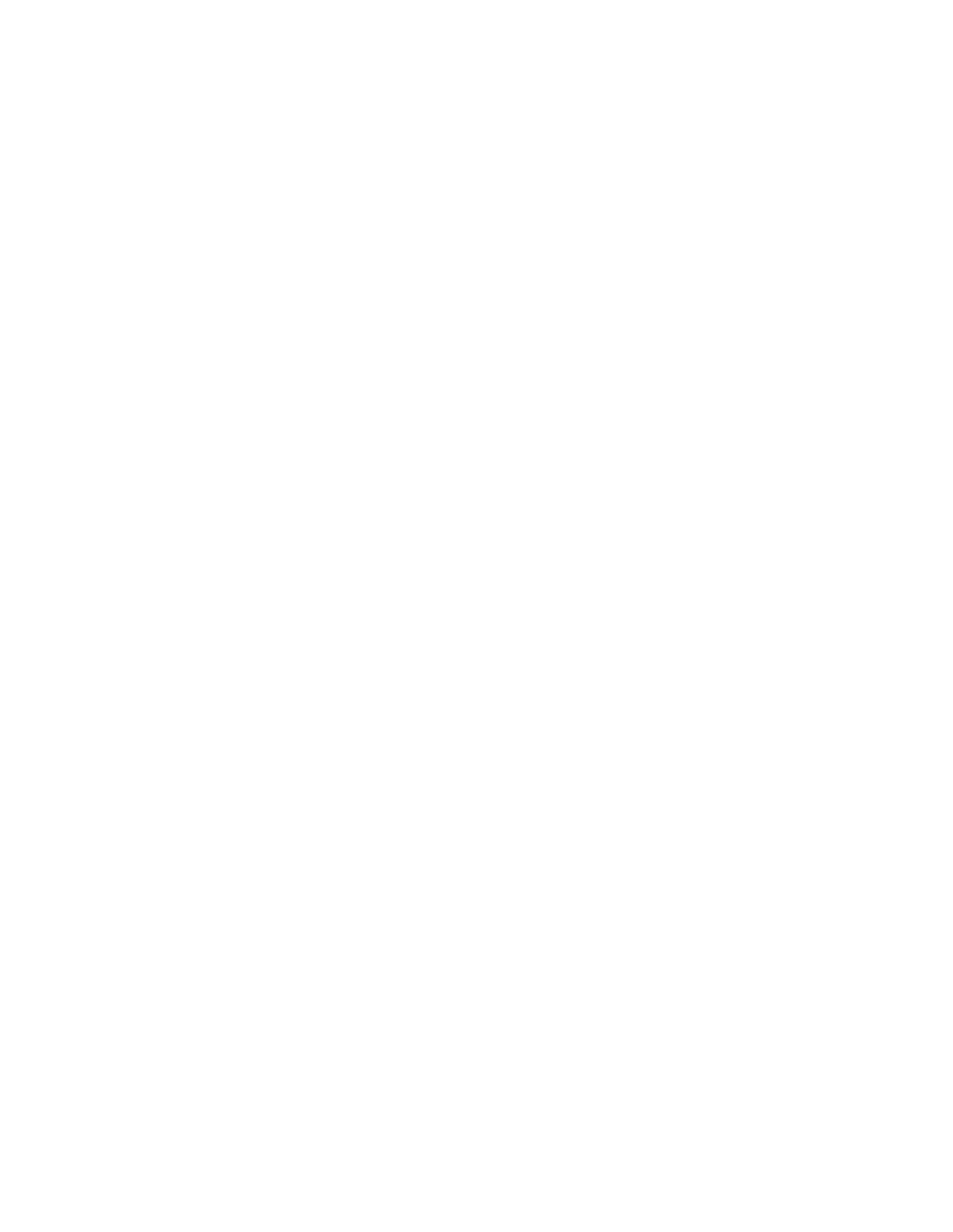# Leading the Way Operating Budget

### *Appropriation: 189*

## *Department Mission*

The mission of the Leading the Way III campaign is to expand and protect Boston's housing supply and stabilize neighborhoods adversely effected by the economic downturn and foreclosure boom. The four-year campaign focuses all of the City's housing agencies, including the Department of Neighborhood Development, the Boston Housing Authority, the Boston Redevelopment Authority, and the Inspectional Services Department around a comprehensive strategy to address Boston's housing needs in four key areas: 1) Housing Boston's workforce through new production and enhanced access to the market; 2) Preventing foreclosures and mitigating the negative effects of foreclosures on Boston's neighborhoods; 3) Reversing the rise in homelessness, and 4) Preserving and stabilizing the rental housing stock.

## *FY11 Performance Strategies*

- To expand the supply of market rate housing, especially in areas of the City not adversely affected by foreclosures or declining values.
- To help moderate to middle income homebuyers benefit from lower market prices by helping them overcome financing obstacles currently existing in the credit markets.
- To mitigate effects of foreclosed homes on Boston's neighborhoods through reclamation of bank-owned properties.
- To mitigate the negative effects of declining values on existing homeowners by helping them reinvest in their homes.
- To reduce home foreclosures through counseling of at-risk homeowners.
- To stabilize public and private affordable rental housing through financial and technical assistance.

| <b>Operating Budget</b>     | <b>Program Name</b>                                                | Total Actual '08      | Total Actual '09       | Total Approp '10       | <b>Total Budget '11</b> |
|-----------------------------|--------------------------------------------------------------------|-----------------------|------------------------|------------------------|-------------------------|
|                             | Housing Production & Access<br>Housing & Neighborhood Preservation | 3.779.750<br>.889.250 | 2.500.000<br>2,498,440 | 2.500.000<br>2,479,000 | 2,500,000<br>2,500,000  |
|                             | Total                                                              | 5,669,000             | 4,998,440              | 4,979,000              | 5,000,000               |
| Selected Service Indicators |                                                                    | Actual '08            | Actual '09             | Approp '10             | <b>Budget '11</b>       |
|                             |                                                                    |                       |                        |                        |                         |
|                             | Personnel Services<br>Non Personnel                                | 5.669.000             | 4,998,440              | 4,979,000              | $\Omega$<br>5,000,000   |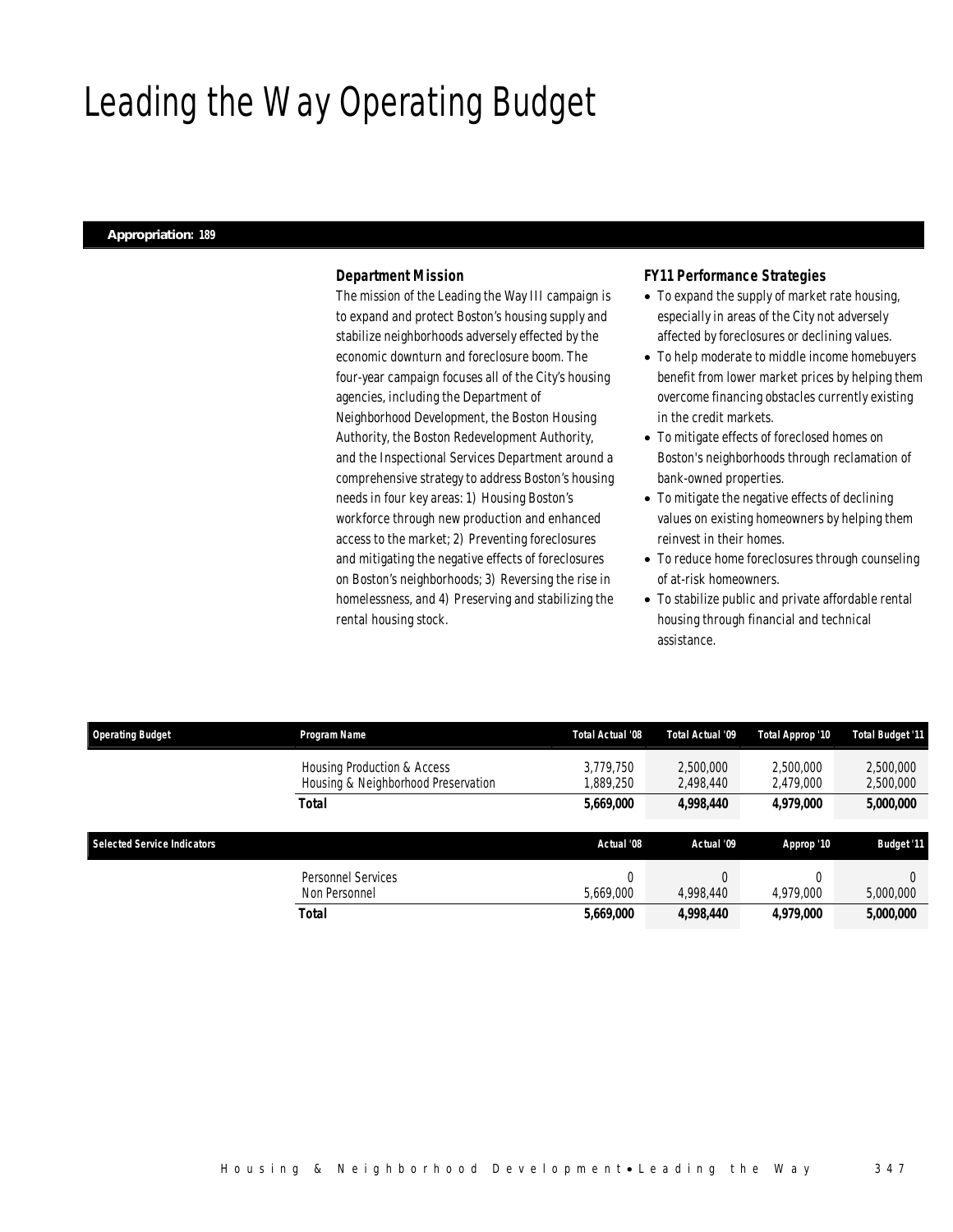# Leading the Way Operating Budget

## *Description of Services*

In FY10, Leading the Way resources will be used to 1) help new homebuyers enter the market including purchasing bank-foreclosed properties, 2) stabilize neighborhoods by assisting homeowners with repairs of their homes, 3) stabilize neighborhoods by securing and acquiring distressed bank-owned properties for redevelopment to ownership or rental housing, 4) create supportive housing for homeless families and individuals and 5) preserve rental housing.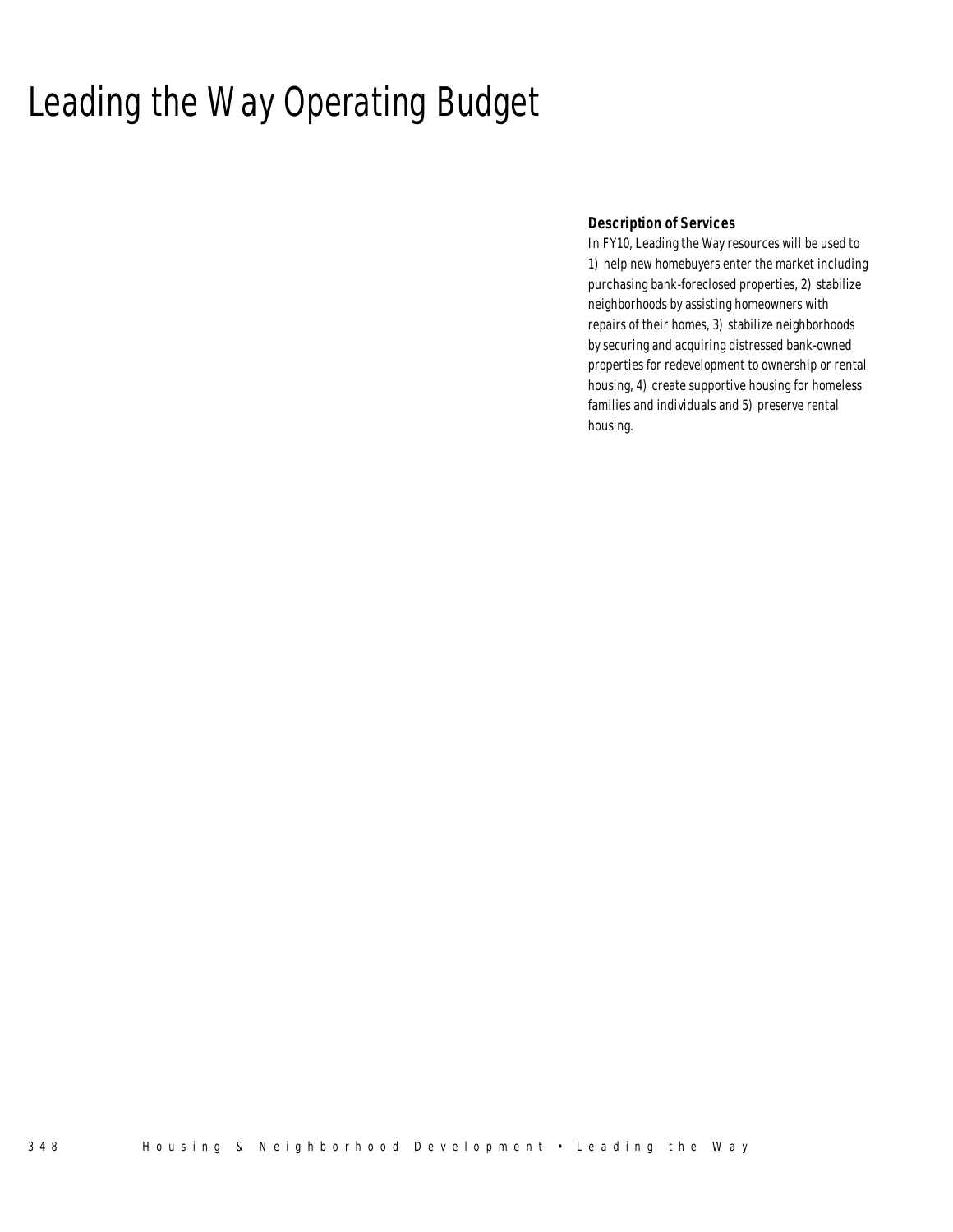# Department History

| <b>Personnel Services</b>                                                | FY08 Expenditure                     | FY09 Expenditure              | FY10 Appropriation               | FY11 Adopted                         | Inc/Dec 10 vs 11              |
|--------------------------------------------------------------------------|--------------------------------------|-------------------------------|----------------------------------|--------------------------------------|-------------------------------|
| 51000 Permanent Employees                                                | $\boldsymbol{0}$                     | $\mathbf 0$                   | $\boldsymbol{0}$                 | $\boldsymbol{0}$                     | 0                             |
| 51100 Emergency Employees                                                | $\boldsymbol{0}$                     | $\boldsymbol{0}$              | $\theta$                         | $\mathbf 0$                          | 0                             |
| 51200 Overtime                                                           | $\boldsymbol{0}$                     | 0                             | $\mathbf{0}$                     | $\mathbf 0$                          | $\overline{0}$                |
| 51600 Unemployment Compensation                                          | 0<br>0                               | 0<br>0                        | 0<br>$\theta$                    | $\overline{0}$<br>$\overline{0}$     | 0<br>0                        |
| 51700 Workers' Compensation<br><b>Total Personnel Services</b>           | $\mathbf{0}$                         | 0                             | 0                                | $\bf{0}$                             | 0                             |
| <b>Contractual Services</b>                                              | FY08 Expenditure                     | FY09 Expenditure              | FY10 Appropriation               | FY11 Adopted                         | Inc/Dec 10 vs 11              |
|                                                                          |                                      |                               |                                  |                                      |                               |
| 52100 Communications                                                     | $\boldsymbol{0}$                     | $\boldsymbol{0}$              | $\boldsymbol{0}$                 | $\boldsymbol{0}$                     | 0                             |
| 52200 Utilities<br>52400 Snow Removal                                    | $\boldsymbol{0}$<br>0                | $\mathbf 0$<br>0              | $\mathbf{0}$<br>0                | $\mathbf 0$<br>$\Omega$              | $\mathbf 0$<br>$\overline{0}$ |
| 52500 Garbage/Waste Removal                                              | 0                                    | $\overline{0}$                | $\overline{0}$                   | $\overline{0}$                       | 0                             |
| 52600 Repairs Buildings & Structures                                     | 0                                    | 0                             | 0                                | $\overline{0}$                       | 0                             |
| 52700 Repairs & Service of Equipment                                     | $\boldsymbol{0}$                     | $\overline{0}$                | $\mathbf{0}$                     | $\mathbf{0}$                         | $\overline{0}$                |
| 52800 Transportation of Persons                                          | $\mathbf{0}$                         | $\overline{0}$                | $\mathbf{0}$                     | $\mathbf{0}$                         | $\overline{0}$                |
| 52900 Contracted Services                                                | 5,669,000                            | 5,000,000                     | 4,979,000                        | 5,000,000                            | 21,000                        |
| <b>Total Contractual Services</b>                                        | 5,669,000                            | 5,000,000                     | 4,979,000                        | 5,000,000                            | 21,000                        |
| <b>Supplies &amp; Materials</b>                                          | FY08 Expenditure                     | FY09 Expenditure              | FY10 Appropriation               | FY11 Adopted                         | Inc/Dec 10 vs 11              |
| 53000 Auto Energy Supplies                                               | $\boldsymbol{0}$                     | $\boldsymbol{0}$              | $\boldsymbol{0}$                 | $\boldsymbol{0}$                     | 0                             |
| 53200 Food Supplies                                                      | $\boldsymbol{0}$                     | $\mathbf 0$                   | $\mathbf{0}$                     | $\mathbf 0$                          | $\mathbf 0$                   |
| 53400 Custodial Supplies                                                 | 0                                    | 0                             | 0                                | $\mathbf 0$                          | 0                             |
| 53500 Med, Dental, & Hosp Supply                                         | 0                                    | $\mathbf 0$                   | $\overline{0}$                   | $\mathbf{0}$                         | 0                             |
| 53600 Office Supplies and Materials                                      | 0                                    | 0                             | 0                                | $\mathbf 0$                          | 0                             |
| 53700 Clothing Allowance                                                 | 0                                    | 0                             | $\theta$                         | $\mathbf{0}$                         | $\overline{0}$                |
| 53800 Educational Supplies & Mat                                         | 0                                    | $\overline{0}$<br>0           | $\overline{0}$<br>$\theta$       | $\mathbf{0}$<br>$\mathbf{0}$         | 0<br>0                        |
| 53900 Misc Supplies & Materials<br><b>Total Supplies &amp; Materials</b> | 0<br>$\mathbf{0}$                    | 0                             | 0                                | $\bf{0}$                             | 0                             |
|                                                                          |                                      |                               |                                  |                                      |                               |
| <b>Current Chgs &amp; Oblig</b>                                          | FY08 Expenditure                     | FY09 Expenditure              | FY10 Appropriation               | FY11 Adopted                         | Inc/Dec 10 vs 11              |
| 54300 Workers' Comp Medical                                              | $\boldsymbol{0}$                     | $\boldsymbol{0}$              | $\boldsymbol{0}$                 | $\boldsymbol{0}$                     | 0                             |
| 54400 Legal Liabilities                                                  | $\boldsymbol{0}$                     | $\mathbf 0$                   | $\mathbf{0}$                     | $\mathbf{0}$                         | $\mathbf 0$                   |
| 54500 Aid To Veterans                                                    | 0                                    | 0                             | 0                                | $\overline{0}$                       | 0                             |
| 54600 Current Charges H&I                                                | 0                                    | $\mathbf 0$                   | $\overline{0}$                   | $\mathbf{0}$                         | 0                             |
| 54700 Indemnification                                                    | $\mathbf{0}$                         | 0                             | 0                                | $\overline{0}$<br>$\mathbf 0$        | 0                             |
| 54900 Other Current Charges<br>Total Current Chgs & Oblig                | $\boldsymbol{0}$<br>$\mathbf{0}$     | $\mathbf 0$<br>$\overline{0}$ | $\mathbf 0$<br>$\mathbf{0}$      | $\mathbf{0}$                         | 0<br>0                        |
| Equipment                                                                | FY08 Expenditure                     | FY09 Expenditure              | FY10 Appropriation               | FY11 Adopted                         | Inc/Dec 10 vs 11              |
|                                                                          |                                      |                               |                                  |                                      |                               |
| 55000 Automotive Equipment                                               | $\boldsymbol{0}$                     | $\boldsymbol{0}$              | $\boldsymbol{0}$                 | $\boldsymbol{0}$                     | 0                             |
| 55400 Lease/Purchase                                                     | $\overline{0}$                       | 0                             | $\mathbf{0}$                     | $\mathbf 0$                          | $\overline{0}$                |
| 55600 Office Furniture & Equipment<br>55900 Misc Equipment               | $\boldsymbol{0}$<br>$\boldsymbol{0}$ | 0<br>0                        | $\boldsymbol{0}$<br>$\mathbf{0}$ | $\boldsymbol{0}$<br>$\boldsymbol{0}$ | $\mathbf 0$<br>0              |
| <b>Total Equipment</b>                                                   | $\pmb{0}$                            | 0                             | 0                                | 0                                    | 0                             |
| <b>Other</b>                                                             | FY08 Expenditure                     | FY09 Expenditure              | FY10 Appropriation               | FY11 Adopted                         | Inc/Dec 10 vs 11              |
|                                                                          |                                      |                               |                                  |                                      |                               |
| 56200 Special Appropriation                                              | $\boldsymbol{0}$                     | 0                             | $\theta$                         | 0                                    | 0                             |
| 57200 Structures & Improvements                                          | $\boldsymbol{0}$                     | 0                             | $\mathbf 0$                      | $\mathbf 0$                          | 0                             |
| 58000 Land & Non-Structure                                               | $\boldsymbol{0}$                     | 0                             | $\theta$                         | $\mathbf{0}$                         | 0                             |
| <b>Total Other</b>                                                       | $\pmb{0}$                            | 0                             | $\bf{0}$                         | 0                                    | 0                             |
| <b>Grand Total</b>                                                       | 5,669,000                            | 5,000,000                     | 4,979,000                        | 5,000,000                            | 21,000                        |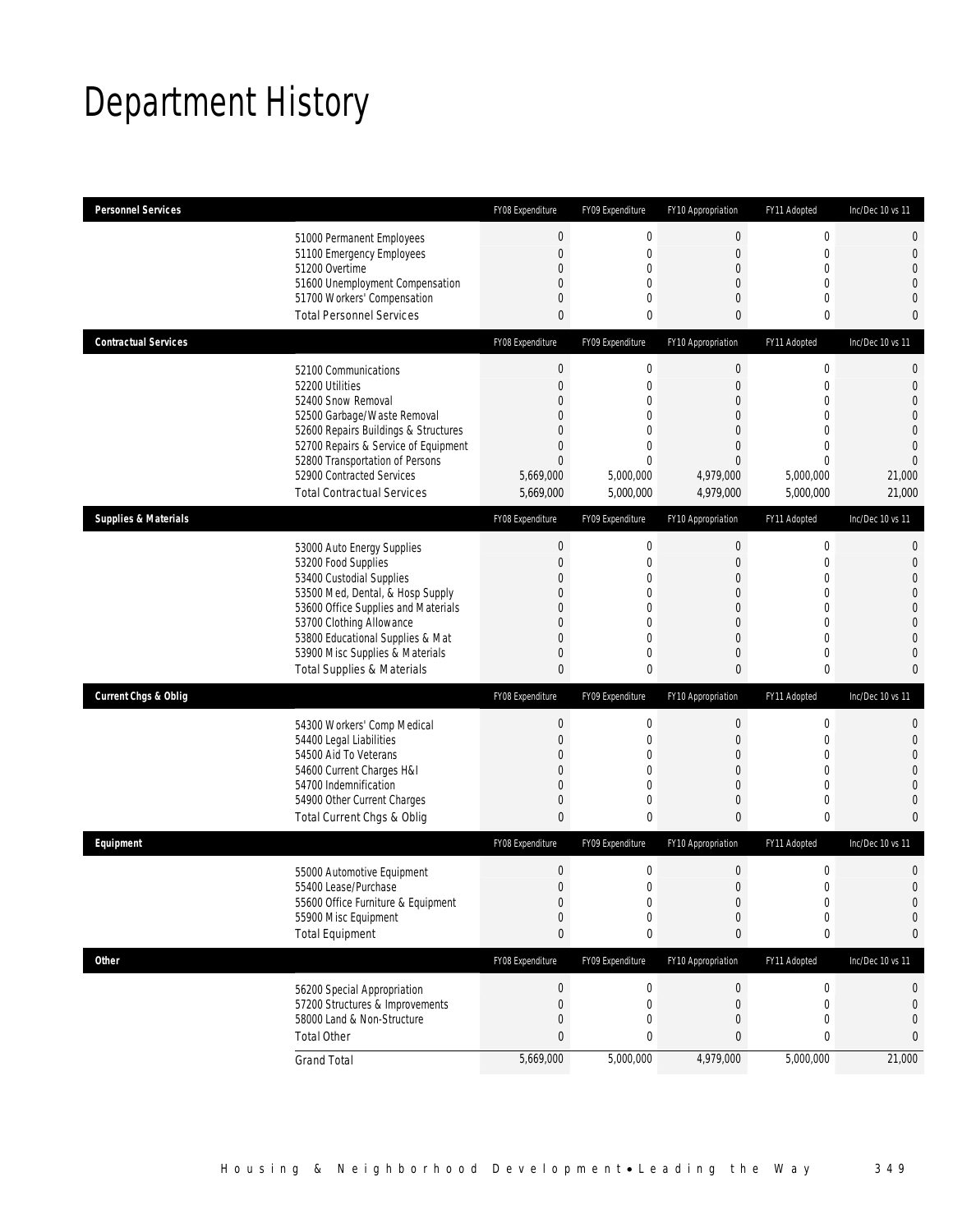# Program 1. Housing Production and Access

### *Organization: 189200*

### *Program Description*

The mission of this program is to house Boston's workforce through new production of market rate housing, opening up access to the market for moderate-and-middle income homebuyers and producing new affordable housing for lower-wage workers including new supportive housing for Boston's homeless. This program will use Citycontrolled resources including its regulatory powers, real estate assets and funding to leverage significant public and private investments to achieve its goals.

### *Program Strategies*

- To expand the supply of market rate housing, especially in areas of the City not adversely affected by foreclosures or declining values.
- To help moderate to middle income homebuyers benefit from lower market prices by helping them overcome financing obstacles currently existing in the credit markets.

| <b>Performance Measures</b>        |                                                           | Actual '08  | Actual '09 | Projected '10 | Target '11        |
|------------------------------------|-----------------------------------------------------------|-------------|------------|---------------|-------------------|
|                                    | Affordable units permitted<br>Market-rate units permitted | 227<br>.277 | 196<br>334 | 255<br>243    | 250<br>350        |
| <b>Selected Service Indicators</b> |                                                           | Actual '08  | Actual '09 | Approp '10    | <b>Budget '11</b> |
|                                    | Personnel Services<br>Non Personnel                       | 3.779.750   | 2,500,000  | 2,500,000     | 2,500,000         |
|                                    | Total                                                     | 3,779,750   | 2,500,000  | 2,500,000     | 2,500,000         |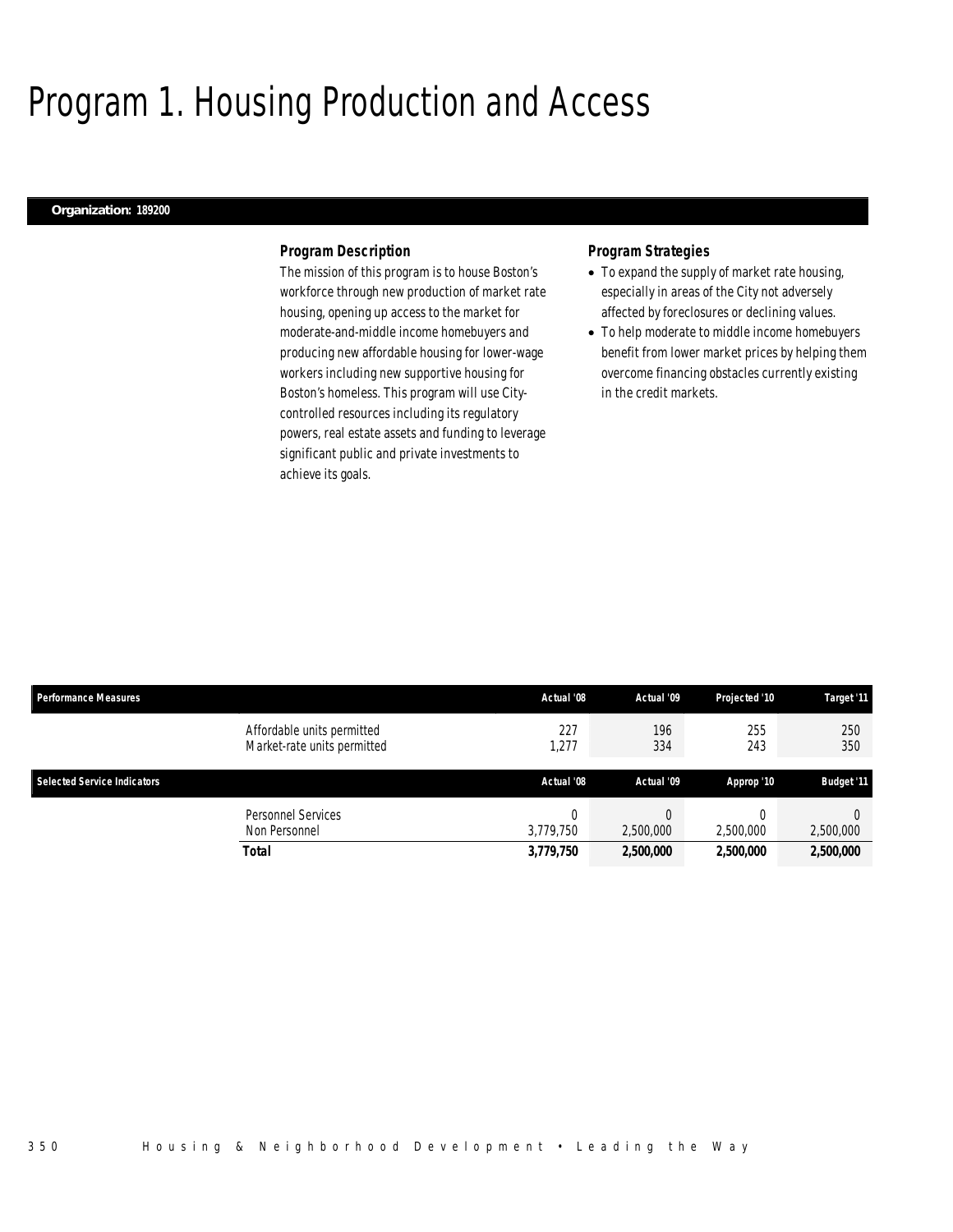# Program 2. Housing & Neighborhood Preservation

### *Organization: 189300*

### *Program Description*

The mission of this program is 1) to preserve affordable housing that is at risk due to either expiring affordability protections or physical and financial distress, and 2) to preserve neighborhoods put at risk due to foreclosures, neglected bankowned real estate and declining values. This mission will be achieved through a combination of initiatives that will preserve affordable rental housing, prevent foreclosures and mitigate the effects of those foreclosures that do occur and help existing homeowners reinvest in their homes.

## *Program Strategies*

- To mitigate effects of foreclosed homes on Boston's neighborhoods through reclamation of bank-owned properties.
- To mitigate the negative effects of declining values on existing homeowners by helping them reinvest in their homes.
- To reduce home foreclosures through counseling of at-risk homeowners.
- To stabilize public and private affordable rental housing through financial and technical assistance.

| <b>Performance Measures</b>                                                                                                                                                                | Actual '08            | Actual '09 | Projected '10       | Target '11          |
|--------------------------------------------------------------------------------------------------------------------------------------------------------------------------------------------|-----------------------|------------|---------------------|---------------------|
| Bank-owned (REO) units reclaimed<br>Homeowners assisted with foreclosure<br>prevention counseling<br>Homeowners assisted with foreclosure<br>prevention counseling who avoided foreclosure |                       | 936<br>372 | 173<br>1.071<br>626 | 175<br>1,260<br>630 |
| Private affordable rental housing units preserved                                                                                                                                          |                       |            | 1.339               | 1,250               |
| Selected Service Indicators                                                                                                                                                                | Actual '08            | Actual '09 | Approp '10          | <b>Budget '11</b>   |
| <b>Personnel Services</b><br>Non Personnel                                                                                                                                                 | $\Omega$<br>1.889.250 | 2,498,440  | 2.479.000           | 2,500,000           |
| <b>Total</b>                                                                                                                                                                               | 1,889,250             | 2,498,440  | 2,479,000           | 2,500,000           |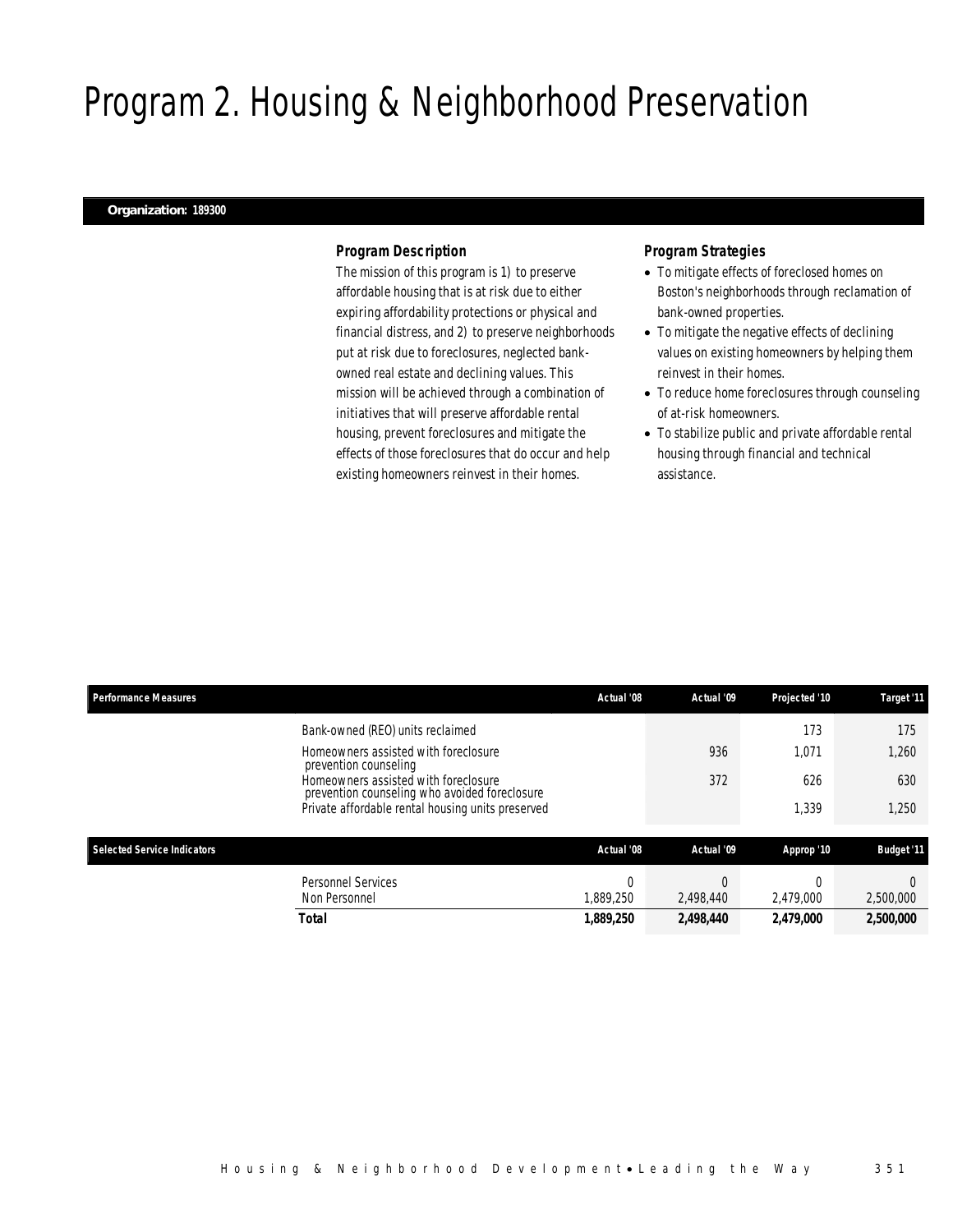352 Housing & Neighborhood De velopment • Leading the Way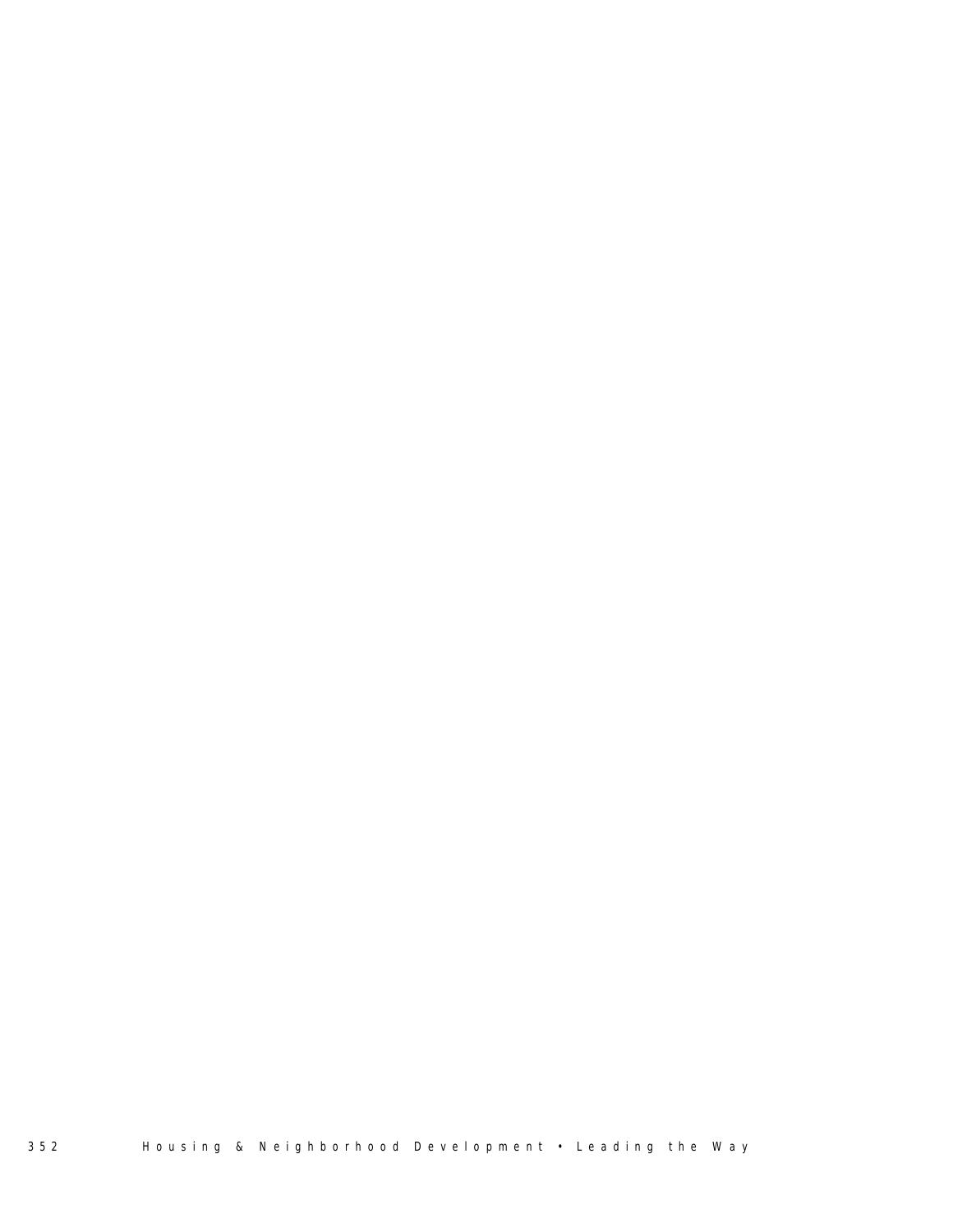# Neighborhood Development Operating Budget

*Evelyn Friedman, Chief of Housing & Neighborhood Development Appropriation: 188* 

## *Department Mission*

The Cabinet is committed to making Boston the most livable city in the nation by working with its many communities to build strong neighborhoods through the strategic investment of public resources.

## *FY11 Performance Strategies*

- To assist existing homeowners in retaining their homes and to encourage homeownership.
- To assist tenants and landlords to preserve their tenancies or secure alternative housing, including those at risk of homelessness.
- To dispose of tax-foreclosed and surplus property.
- To promote the development and preservation of economically viable, attractive businesses and non-profits in Main Streets and other neighborhood business districts.
- To provide shelter, support services, rental assistance, and housing counseling to homeless persons, persons with AIDS, and tenants at risk.

| <b>Operating Budget</b>      | Program Name                                                                                                                                                                                                                                                                                                                                                                                                                                  | Total Actual '08                                                                                                                               | <b>Total Actual '09</b>                                                                                                                                             | Total Approp '10                                                                                                                                                                         | <b>Total Budget '11</b>                                                                                                                                     |
|------------------------------|-----------------------------------------------------------------------------------------------------------------------------------------------------------------------------------------------------------------------------------------------------------------------------------------------------------------------------------------------------------------------------------------------------------------------------------------------|------------------------------------------------------------------------------------------------------------------------------------------------|---------------------------------------------------------------------------------------------------------------------------------------------------------------------|------------------------------------------------------------------------------------------------------------------------------------------------------------------------------------------|-------------------------------------------------------------------------------------------------------------------------------------------------------------|
|                              | Neighborhood Development Administration<br>Real Estate Management & Sales<br>Housing Development<br><b>Business Services</b>                                                                                                                                                                                                                                                                                                                  | 1,257,338<br>1,219,361<br>544,970<br>74,300                                                                                                    | 1,334,673<br>1,684,722<br>683,654<br>75,923                                                                                                                         | 1,242,126<br>1,507,745<br>588,563<br>64,510                                                                                                                                              | 835,157<br>1,356,560<br>993,669<br>57,406                                                                                                                   |
|                              | Total                                                                                                                                                                                                                                                                                                                                                                                                                                         | 3,095,969                                                                                                                                      | 3,778,972                                                                                                                                                           | 3,402,944                                                                                                                                                                                | 3,242,792                                                                                                                                                   |
| <b>External Funds Budget</b> | <b>Fund Name</b>                                                                                                                                                                                                                                                                                                                                                                                                                              | Total Actual '08                                                                                                                               | <b>Total Actual '09</b>                                                                                                                                             | Total Approp '10                                                                                                                                                                         | <b>Total Budget '11</b>                                                                                                                                     |
|                              | ARRA - CDBG<br>ARRA - Homeless Prevention & Rapid Re-Housing<br>ARRA - Neighborhood Stabilization Program<br>Abandoned Property Rehab Grant<br>CDAG Olmstead Green Project<br><b>CDBG</b><br>EDI<br><b>Emergency Shelter Grant</b><br>EPA/Brownfields<br>First Time Homebuyer Counsel (COM)<br>Green Affordable Housing<br><b>HOME</b><br><b>HOPWA</b><br>Inclusionary Development Fund<br>Lead Hazard Reduction Demo<br>Lead Paint Abatement | 0<br>$\Omega$<br>23,906,382<br>81,697<br>1,023,544<br>215,821<br>9,513<br>449,474<br>9,652,626<br>2,107,583<br>433,138<br>2,006,395<br>816,585 | $\overline{0}$<br>0<br>$\Omega$<br>1,683,344<br>23,577,688<br>424,251<br>857,431<br>103,840<br>331,652<br>551,125<br>6,529,010<br>1,626,455<br>581,571<br>1,077,770 | 4,331,336<br>2,475,000<br>2,400,000<br>75,000<br>0<br>25,676,155<br>$\Omega$<br>880,052<br>903,500<br>$\Omega$<br>976,115<br>9,627,956<br>1,779,243<br>250,000<br>1,131,855<br>1,498,170 | 1,034,675<br>2,787,750<br>7,418,696<br>75,000<br>$\Omega$<br>25,762,156<br>$\left($<br>861,184<br>785,178<br>9,417,591<br>1,768,921<br>500,000<br>1,470,679 |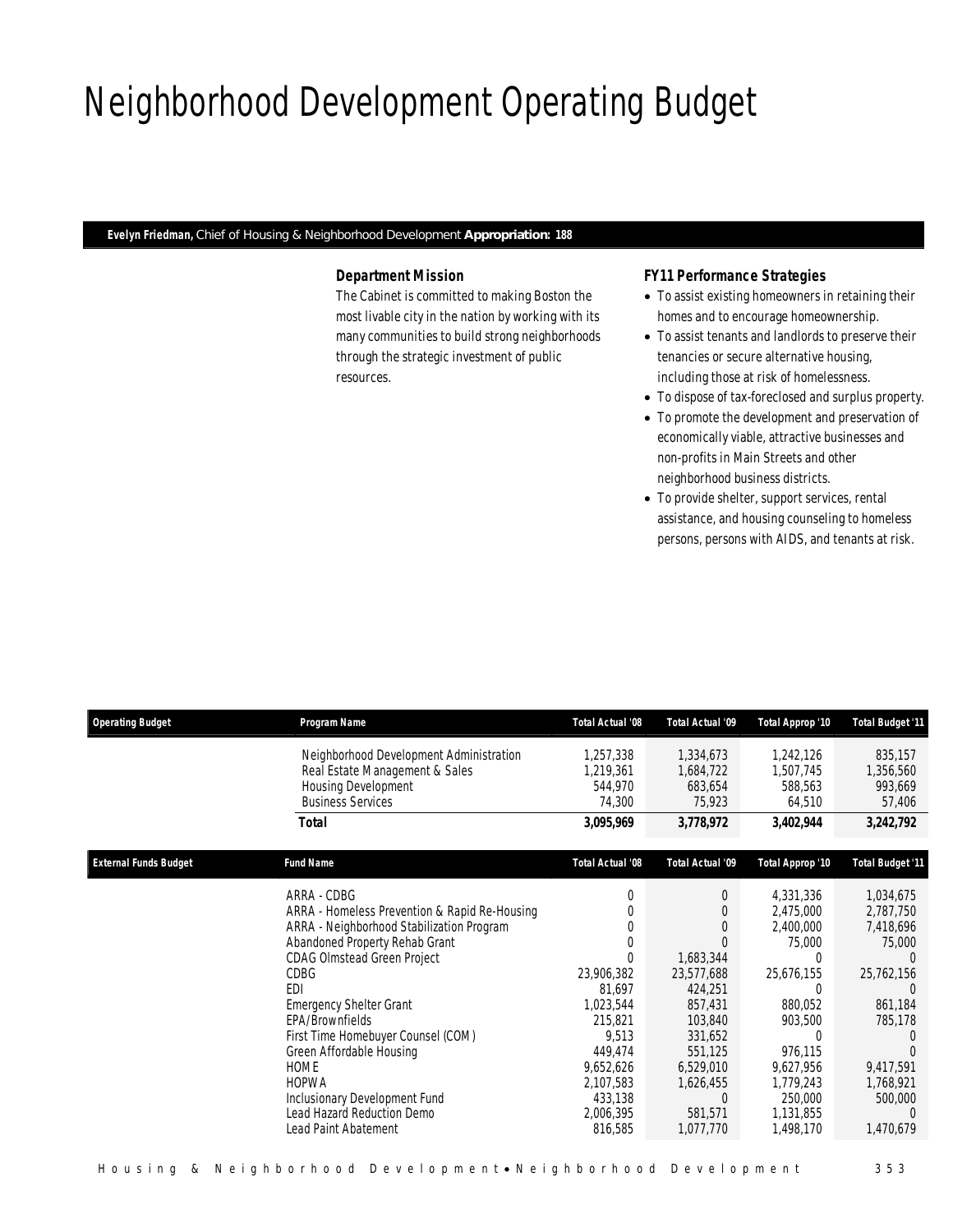| Mass Development                                 |            |            |            | 200,000     |
|--------------------------------------------------|------------|------------|------------|-------------|
| Neighborhood Development Fund                    | 860.777    | 709.923    | 869.942    | 457.900     |
| Neighborhood Stabilization Program (Federal)     |            | 16.499     | 2,893,857  | 1,319,835   |
| Neighborhood Stabilization Program (State)       |            |            | 2,639,009  | 1,381,492   |
| OBD EDI EMP/Non EMP                              |            |            | 2.356.789  |             |
| OBD Sec 108 Boston Invests in Growth II          |            |            | 12,214,930 | 25,000,000  |
| OBD Sec 108 Emp Zone                             | 4.735.179  | 3,594,218  | 2.076.474  |             |
| OBD Sec 108 Non Emp Zone                         | 2.250.374  | 1.268.787  |            |             |
| Regional Foreclosure Education Grant (COM)       | 20.877     | 151,495    |            |             |
| Regional Network Innovations to End Homelessness |            |            | 841.567    | 829,952     |
| Shelter Plus Care                                | 6.109.305  | 5,846,788  | 6.634.644  | 7,001,636   |
| Supportive Housing                               | 11,654,700 | 11,900,507 | 13,233,392 | 13,696,251  |
| <b>Total</b>                                     | 66,333,970 | 60,832,354 | 95,764,986 | 101,768,896 |

| <b>Selected Service Indicators</b>  | Actual '08           | Actual '09            | Approp '10            | <b>Budget '11</b>    |
|-------------------------------------|----------------------|-----------------------|-----------------------|----------------------|
| Personnel Services<br>Non Personnel | 2.137.977<br>957.992 | 2,596,593<br>.182.379 | 2,332,763<br>.070.181 | 2.249.110<br>993,682 |
| Total                               | 3,095,969            | 3,778,972             | 3,402,944             | 3,242,792            |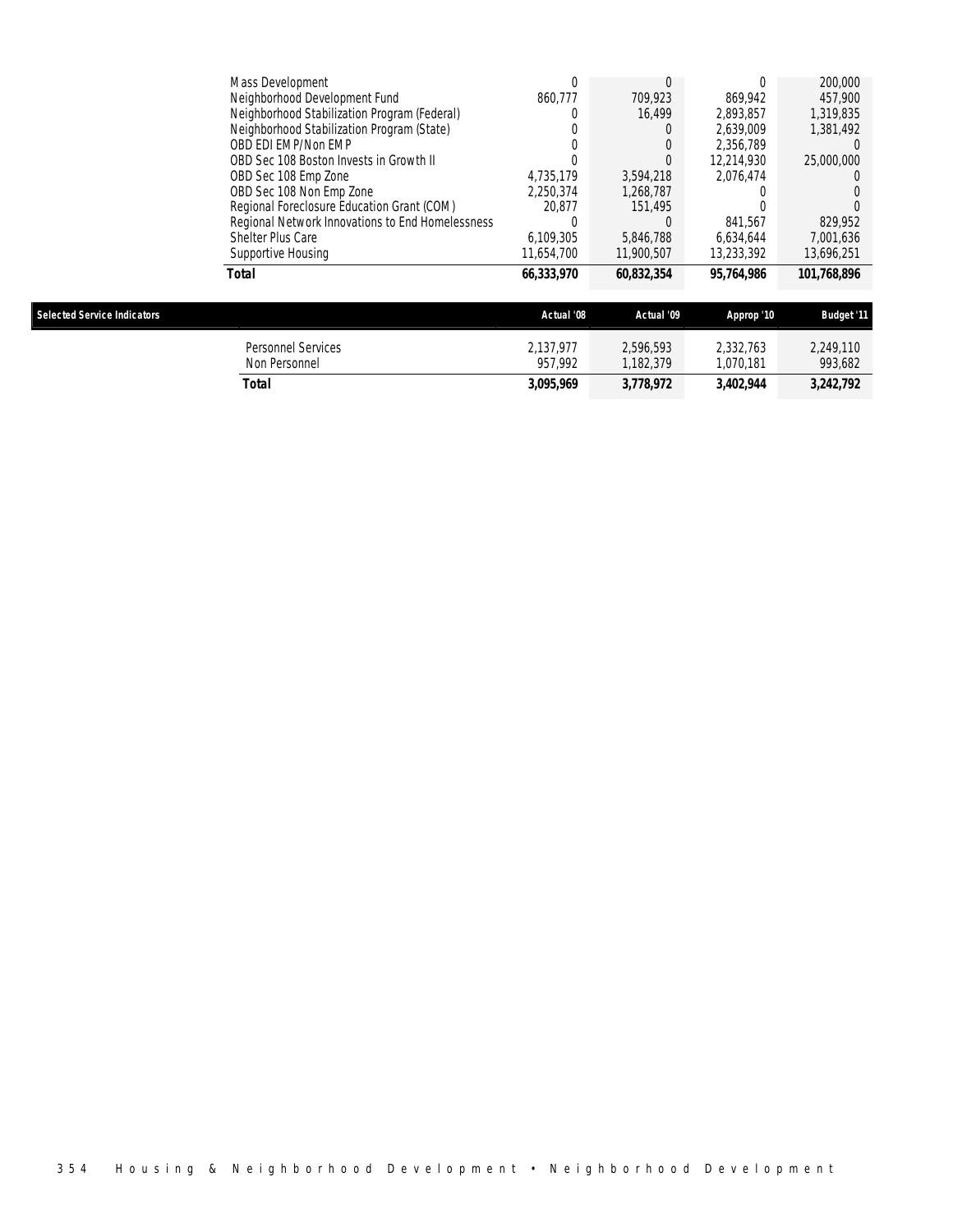# Neighborhood Development Operating Budget



## *Authorizing Statutes*

- Enabling Legislation, 1961 Mass. Acts ch. 642, §§ 1-3.
- Sale of Certain Surplus Property, 1982 Mass. Acts ch. 190, § 24; 1986 Mass. Acts ch. 701, § 4.
- Design Services, M.G.L.A. c. 7, § 38A 1/2.
- Public Works Construction, M.G.L.A. c. 30, § 39M.
- Building Construction, M.G.L.A. c. 149, §§ 44A-44J.
- Municipal Participation in Condominiums, M.G.L.A. c. 183A, § 20.
- Boston Urban Homestead Program, CBC Ord. §§ 8-2.1-8-2.8.
- Code Enforcement, M.G.L.A. c.40, § 21d; M.G.L.A. c. 270, § 16.
- Transfers of Property to Boston Redevelopment Authority, CBC St. 11 §§ 251, 255.
- Committee on Foreclosed Real Estate; Powers, CBC Ord. §§ 11-7.1-11-7.2; CBC St. 11 §§ 251, 255.
- 1994 Mass. Acts ch. 282; CBC Ord. § 10-2.1.

## *Description of Services*

The Department provides services and assistance through a wide variety of programs that are designed to improve the current housing stock of existing homeowners, promote homeownership, develop and preserve affordable housing, foster economically viable neighborhood business districts, and dispose of City-owned tax foreclosed and surplus property in a responsible manner.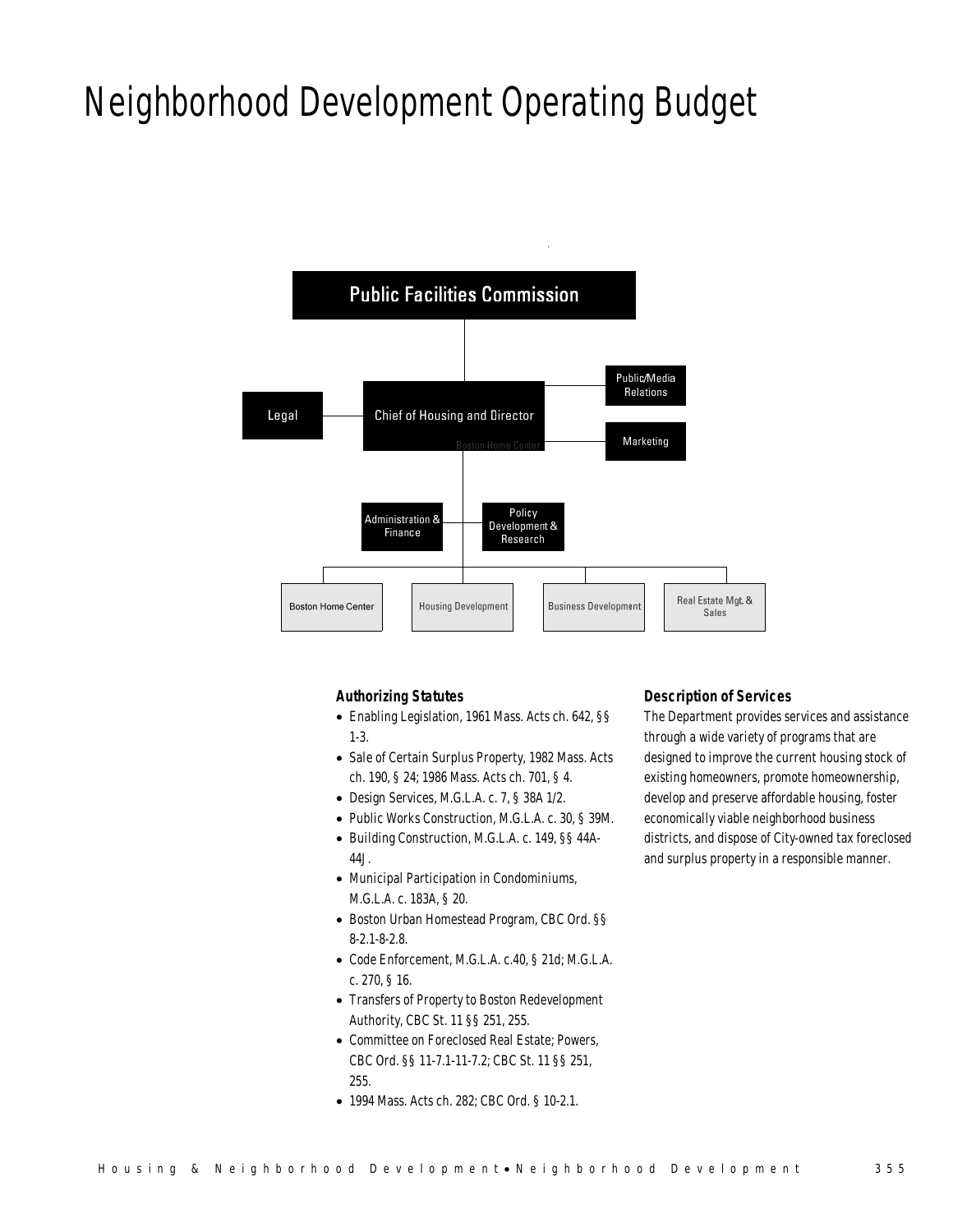# Department History

| <b>Personnel Services</b>       |                                                                                                                                                                                                                                                                                                      | FY08 Expenditure                                                                               | FY09 Expenditure                                                                                                   | FY10 Appropriation                                                                                                           | FY11 Adopted                                                                                                  | Inc/Dec 10 vs 11                                                                                             |
|---------------------------------|------------------------------------------------------------------------------------------------------------------------------------------------------------------------------------------------------------------------------------------------------------------------------------------------------|------------------------------------------------------------------------------------------------|--------------------------------------------------------------------------------------------------------------------|------------------------------------------------------------------------------------------------------------------------------|---------------------------------------------------------------------------------------------------------------|--------------------------------------------------------------------------------------------------------------|
|                                 | 51000 Permanent Employees<br>51100 Emergency Employees<br>51200 Overtime<br>51600 Unemployment Compensation<br>51700 Workers' Compensation<br><b>Total Personnel Services</b>                                                                                                                        | 2,124,479<br>0<br>$\mathbf 0$<br>11,181<br>2,317<br>2,137,977                                  | 2,567,384<br>$\mathbf{0}$<br>$\mathbf{0}$<br>29,209<br>0<br>2,596,593                                              | 2,319,264<br>$\overline{0}$<br>$\overline{0}$<br>11,000<br>2,499<br>2,332,763                                                | 2,216,840<br>18,771<br>0<br>11,000<br>2,499<br>2,249,110                                                      | $-102,424$<br>18,771<br>$\mathbf 0$<br>$\mathbf{0}$<br>$\Omega$<br>$-83,653$                                 |
| <b>Contractual Services</b>     |                                                                                                                                                                                                                                                                                                      | FY08 Expenditure                                                                               | FY09 Expenditure                                                                                                   | FY10 Appropriation                                                                                                           | FY11 Adopted                                                                                                  | Inc/Dec 10 vs 11                                                                                             |
|                                 | 52100 Communications<br>52200 Utilities<br>52400 Snow Removal<br>52500 Garbage/Waste Removal<br>52600 Repairs Buildings & Structures<br>52700 Repairs & Service of Equipment<br>52800 Transportation of Persons<br>52900 Contracted Services<br><b>Total Contractual Services</b>                    | 65,266<br>68,531<br>31,481<br>456<br>52,933<br>47,751<br>3,688<br>597,373<br>867,479           | 63,202<br>44,472<br>48,820<br>7,549<br>47,316<br>52,154<br>4,331<br>861,386<br>1,129,230                           | 66,299<br>101,096<br>39,999<br>15,630<br>108,000<br>44,412<br>4,124<br>612,154<br>991,714                                    | 68,620<br>84,306<br>40,000<br>20,000<br>44,800<br>42,234<br>4,210<br>606,409<br>910,579                       | 2,321<br>$-16,790$<br>$\mathbf{1}$<br>4,370<br>$-63,200$<br>$-2,178$<br>86<br>$-5,745$<br>$-81,135$          |
| <b>Supplies &amp; Materials</b> |                                                                                                                                                                                                                                                                                                      | FY08 Expenditure                                                                               | FY09 Expenditure                                                                                                   | FY10 Appropriation                                                                                                           | FY11 Adopted                                                                                                  | Inc/Dec 10 vs 11                                                                                             |
|                                 | 53000 Auto Energy Supplies<br>53200 Food Supplies<br>53400 Custodial Supplies<br>53500 Med, Dental, & Hosp Supply<br>53600 Office Supplies and Materials<br>53700 Clothing Allowance<br>53800 Educational Supplies & Mat<br>53900 Misc Supplies & Materials<br><b>Total Supplies &amp; Materials</b> | 3,469<br>0<br>$\overline{0}$<br>$\mathbf{0}$<br>31,217<br>0<br>$\mathbf{0}$<br>9,669<br>44,355 | 2,831<br>$\mathbf{0}$<br>$\mathbf{0}$<br>$\mathbf{0}$<br>16,467<br>$\mathbf 0$<br>$\mathbf{0}$<br>10,388<br>29,686 | 3,993<br>$\boldsymbol{0}$<br>$\overline{0}$<br>$\overline{0}$<br>29,497<br>$\mathbf 0$<br>$\overline{0}$<br>15,707<br>49,197 | 4,392<br>$\mathbf 0$<br>$\overline{0}$<br>$\overline{0}$<br>28,650<br>0<br>$\overline{0}$<br>17,875<br>50,917 | 399<br>$\mathbf 0$<br>$\overline{0}$<br>$\mathbf{0}$<br>$-847$<br>$\theta$<br>$\mathbf{0}$<br>2,168<br>1,720 |
| <b>Current Chgs &amp; Oblig</b> |                                                                                                                                                                                                                                                                                                      | FY08 Expenditure                                                                               | FY09 Expenditure                                                                                                   | FY10 Appropriation                                                                                                           | FY11 Adopted                                                                                                  | Inc/Dec 10 vs 11                                                                                             |
|                                 | 54300 Workers' Comp Medical<br>54400 Legal Liabilities<br>54500 Aid To Veterans<br>54600 Current Charges H&I<br>54700 Indemnification<br>54900 Other Current Charges<br>Total Current Chgs & Oblig                                                                                                   | 1,069<br>5,449<br>0<br>$\overline{0}$<br>$\overline{0}$<br>32,042<br>38,560                    | 2,362<br>6,592<br>$\mathbf{0}$<br>$\mathbf{0}$<br>$\Omega$<br>13,319<br>22,273                                     | 900<br>5,383<br>$\overline{0}$<br>$\mathbf{0}$<br>$\mathbf{0}$<br>21,797<br>28,080                                           | 900<br>5,921<br>0<br>$\overline{0}$<br>$\overline{0}$<br>20,535<br>27,356                                     | $\mathbf{0}$<br>538<br>$\mathbf{0}$<br>$\overline{0}$<br>$\Omega$<br>$-1,262$<br>$-724$                      |
| Equipment                       |                                                                                                                                                                                                                                                                                                      | FY08 Expenditure                                                                               | FY09 Expenditure                                                                                                   | FY10 Appropriation                                                                                                           | FY11 Adopted                                                                                                  | Inc/Dec 10 vs 11                                                                                             |
|                                 | 55000 Automotive Equipment<br>55400 Lease/Purchase<br>55600 Office Furniture & Equipment<br>55900 Misc Equipment<br><b>Total Equipment</b>                                                                                                                                                           | $\mathbf 0$<br>$\mathbf{0}$<br>$\boldsymbol{0}$<br>7,599<br>7,599                              | $\mathbf 0$<br>0<br>$\boldsymbol{0}$<br>1,190<br>1,190                                                             | $\mathbf 0$<br>$\overline{0}$<br>$\boldsymbol{0}$<br>1,190<br>1,190                                                          | $\mathbf 0$<br>$\overline{0}$<br>$\boldsymbol{0}$<br>4,830<br>4,830                                           | 0<br>$\mathbf{0}$<br>$\mathbf{0}$<br>3,640<br>3,640                                                          |
| <b>Other</b>                    |                                                                                                                                                                                                                                                                                                      | FY08 Expenditure                                                                               | FY09 Expenditure                                                                                                   | FY10 Appropriation                                                                                                           | FY11 Adopted                                                                                                  | Inc/Dec 10 vs 11                                                                                             |
|                                 | 56200 Special Appropriation<br>57200 Structures & Improvements<br>58000 Land & Non-Structure<br><b>Total Other</b>                                                                                                                                                                                   | $\boldsymbol{0}$<br>0<br>0<br>0                                                                | $\boldsymbol{0}$<br>$\mathbf 0$<br>$\mathbf{0}$<br>0                                                               | 0<br>0<br>$\mathbf 0$<br>0                                                                                                   | 0<br>0<br>0<br>0                                                                                              | $\theta$<br>$\mathbf 0$<br>0<br>$\Omega$                                                                     |
|                                 | <b>Grand Total</b>                                                                                                                                                                                                                                                                                   | 3,095,970                                                                                      | 3,778,972                                                                                                          | 3,402,944                                                                                                                    | 3,242,792                                                                                                     | $-160, 152$                                                                                                  |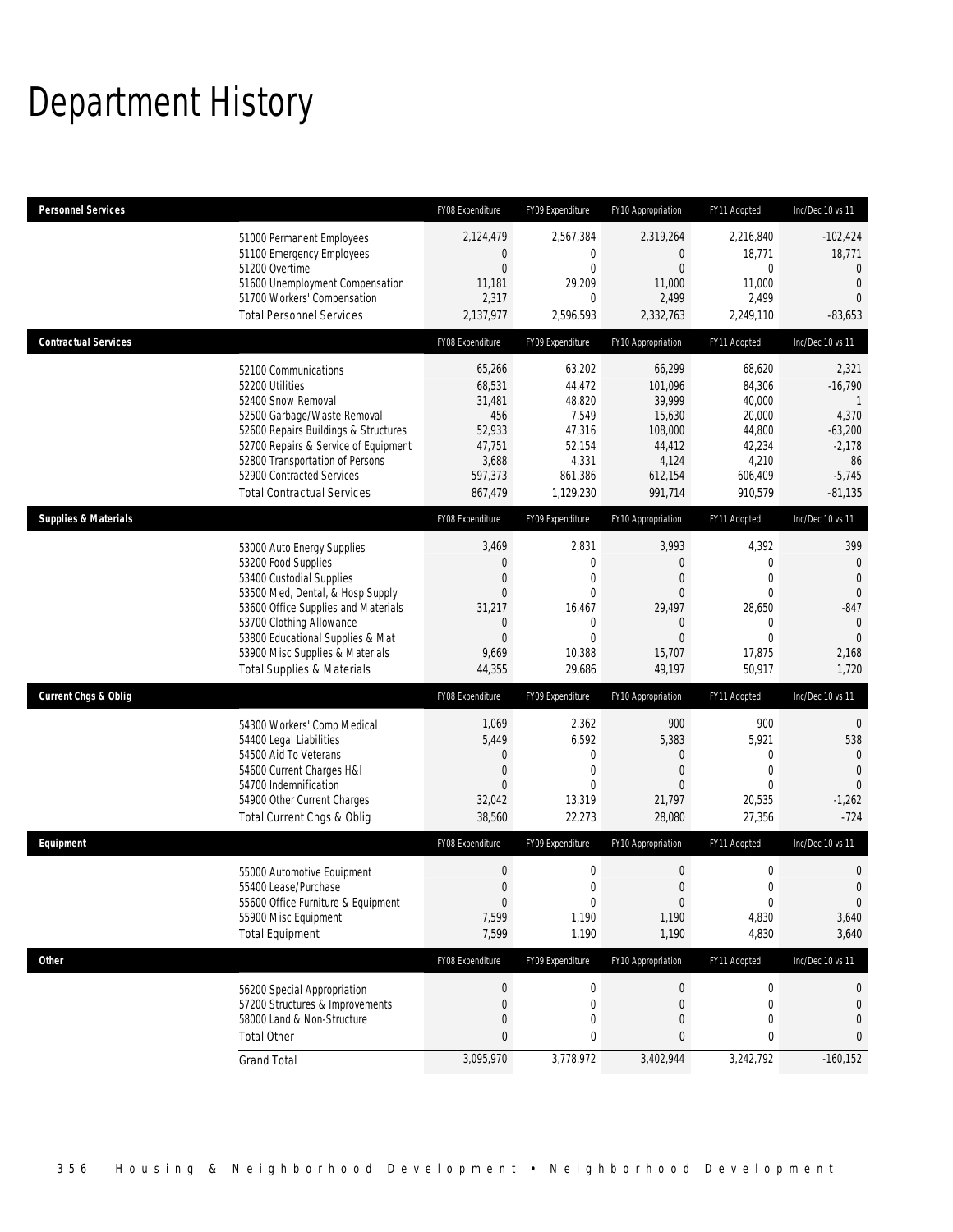# Department Personnel

| Title                        | Union<br>Code   | Grade     | Position | FY11 Salary | Title                             | Union<br>Code   | Grade | Position | FY11 Salary |
|------------------------------|-----------------|-----------|----------|-------------|-----------------------------------|-----------------|-------|----------|-------------|
| <b>Director</b>              | CDH             | <b>NG</b> | 1.00     | 131,428     | <b>Budget Manager</b>             | SU <sub>2</sub> | 22    | 1.00     | 71,378      |
| <b>Board Member Appeals</b>  | EX <sub>0</sub> | <b>NG</b> | 3.00     | 2,346       | Project Manager                   | SU <sub>2</sub> | 22    | 1.00     | 72,162      |
| Admin Assist                 | <b>EXM</b>      | 19        | 2.00     | 85,585      | Clearinghouse & Inventory Manager | SU <sub>2</sub> | 22    | 1.00     | 72,162      |
| Deputy Director              | EXM             | 29        | 2.00     | 218,281     | Personnel Asst                    | <b>EXM</b>      | 22    | 1.00     | 45,141      |
| Deputy Director              | EXM             | 27        | 1.00     | 95,123      | Special Assistant                 | EXM             | 22    | 2.00     | 128,524     |
| Dir of Operations            | EXM             | 29        | 1.00     | 96,709      | Property Mgmt                     | SU <sub>2</sub> | 22    | 4.00     | 266,912     |
| Dir of Legal Unit            | EXM             | 28        | 1.00     | 102,885     | Sr Budget Analyst                 | SU <sub>2</sub> | 21    | 1.00     | 66,764      |
| Policy Advisor               | <b>EXM</b>      | 28        | 1.00     | 102,885     | Project Manager                   | SU <sub>2</sub> | 21    | 3.00     | 200,292     |
| Dir-Public/Media Relations   | <b>EXM</b>      | 28        | 1.00     | 93,599      | Legal Asst                        | <b>EXM</b>      | 20    | 1.00     | 54,932      |
| Dir-Marketing                | <b>EXM</b>      | 28        | 1.00     | 102,885     | Prog Asst                         | SU <sub>2</sub> | 19    | 3.00     | 171,473     |
| <b>Assoc Deputy Director</b> | <b>EXM</b>      | 27        | 1.00     | 95,123      | Admin Assist.                     | SU <sub>2</sub> | 18    | 1.00     | 35,543      |
| Asst-Director                | <b>EXM</b>      | 26        | 2.00     | 123,579     | Legal Sec                         | <b>EXM</b>      | 18    | 1.00     | 46,955      |
| Sr Staff Attorney (DND)      | EXM             | 26        | 1.00     | 87,946      | Secretary                         | SU <sub>2</sub> | 17    | 2.00     | 91,892      |
| Controller                   | EXM             | 27        | 1.00     | 95,123      | Sr Hearing Officer (Rent Eq)      | SU4             | 16    | 1.00     | 61,284      |
| Assistant-Director           | EXM             | 26        | 1.00     | 76,178      | Adm Asst                          | SU4             | 15    | 1.00     | 56,670      |
| <b>Operations Manager</b>    | EXM             | 25        | 2.00     | 158,492     | <b>Client Services Specialist</b> | SU4             | 10    | 1.00     | 41,445      |
| Spec Asst (DND)              | <b>EXM</b>      | 25        | 1.00     | 81,311      | Prin Admin Asst(Client Serv)      | SE <sub>1</sub> | 09    | 1.00     | 93,276      |
| Sr Budget Manager            | SU <sub>2</sub> | 24        | 1.00     | 84,316      | Legal Counsel (RentBoard)         | SE <sub>1</sub> | 06    | 1.00     | 72,313      |
| Sr Communications Spec       | <b>EXM</b>      | 24        | 1.00     | 75,176      | Data Proc Sys Analyst             | SE <sub>1</sub> | 06    | 1.00     | 72,313      |
| Sr Project Manager (DND)     | SU <sub>2</sub> | 24        | 2.00     | 143,290     | Records Mngr/Coord                | SE <sub>1</sub> | 05    | 1.00     | 66,358      |
| Sr Project Manager           | SU <sub>2</sub> | 23        | 2.00     | 156,000     | Admin Asst (RentalHousing)        | SE <sub>1</sub> | 04    | 1.00     | 60,402      |
|                              |                 |           |          |             | <b>Total</b>                      |                 |       | 59       | 4,056,451   |

| <b>FY11 Total Request</b>    | 2,216,840    |
|------------------------------|--------------|
| <b>Salary Savings</b>        | $-512,252$   |
| Chargebacks                  | $-1,350,359$ |
| Other                        | 23,000       |
| <b>Differential Payments</b> |              |
| <b>Adjustments</b>           |              |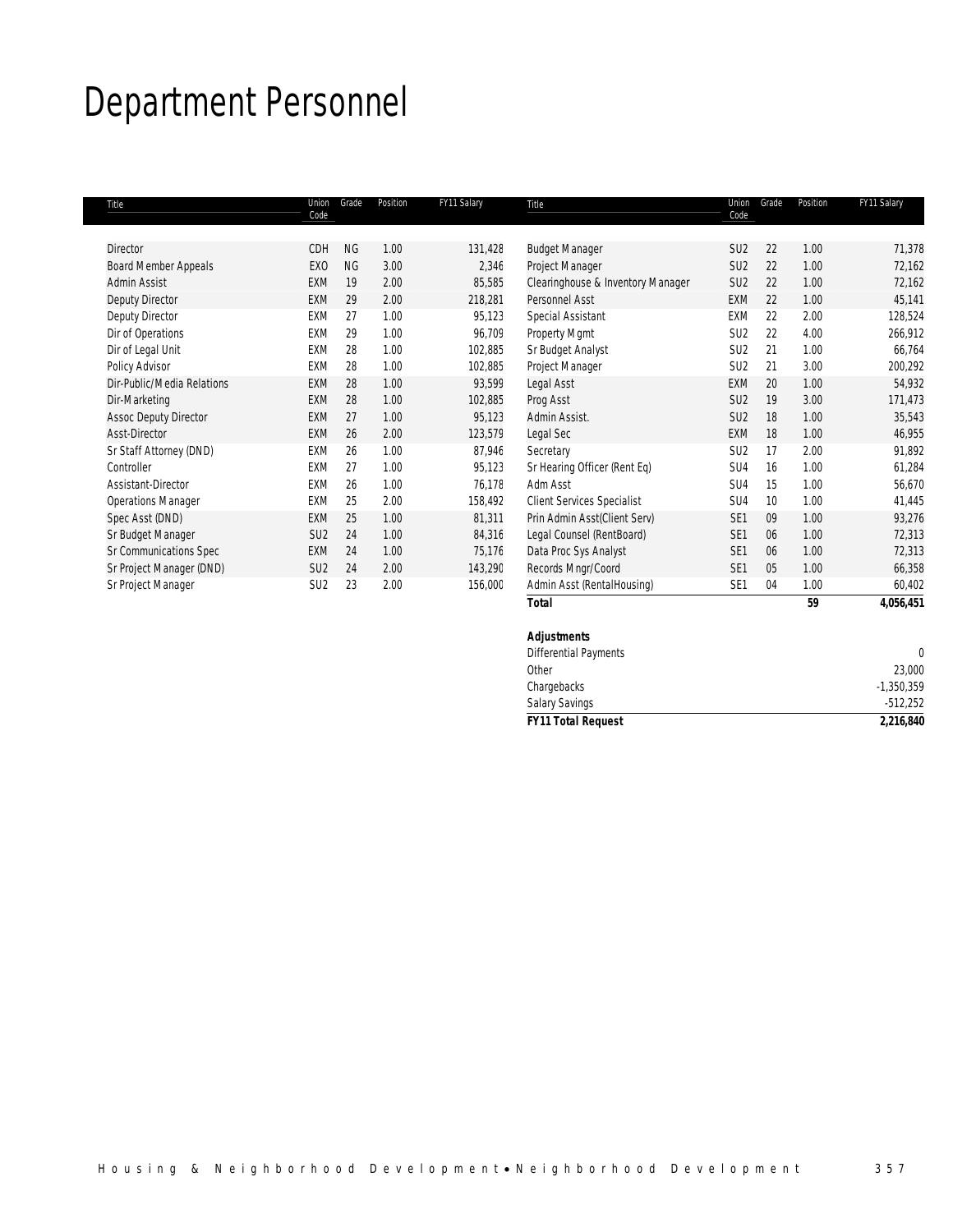# External Funds History

| <b>Personnel Services</b>       |                                                                                                                                                                                                                                                                                                            | FY08 Expenditure                                                                                                              | FY09 Expenditure                                                                                                                      | FY10 Appropriation                                                                                                                                             | FY11 Adopted                                                                                                                                     | Inc/Dec 10 vs 11                                                                                                                                      |
|---------------------------------|------------------------------------------------------------------------------------------------------------------------------------------------------------------------------------------------------------------------------------------------------------------------------------------------------------|-------------------------------------------------------------------------------------------------------------------------------|---------------------------------------------------------------------------------------------------------------------------------------|----------------------------------------------------------------------------------------------------------------------------------------------------------------|--------------------------------------------------------------------------------------------------------------------------------------------------|-------------------------------------------------------------------------------------------------------------------------------------------------------|
|                                 | 51000 Permanent Employees<br>51100 Emergency Employees<br>51200 Overtime<br>51300 Part Time Employees<br>51400 Health Insurance<br>51500 Pension & Annunity<br>51600 Unemployment Compensation<br>51700 Workers' Compensation<br>51800 Indirect Costs<br>51900 Medicare<br><b>Total Personnel Services</b> | 10,031,961<br>2,631<br>0<br>$\overline{0}$<br>1,270,523<br>802,328<br>0<br>$\overline{0}$<br>274,872<br>108,978<br>12,491,293 | 9,963,341<br>$-2,631$<br>0<br>$\mathbf{0}$<br>1,200,416<br>844,563<br>$\mathbf{0}$<br>$\mathbf{0}$<br>79,688<br>104,240<br>12,189,617 | 10,308,533<br>$\overline{0}$<br>$\overline{0}$<br>$\overline{0}$<br>1.562.627<br>862,413<br>$\overline{0}$<br>$\mathbf{0}$<br>355,955<br>138,941<br>13,228,469 | 11,327,730<br>$\mathbf{0}$<br>$\mathbf{0}$<br>$\Omega$<br>1,491,020<br>1,019,646<br>$\mathbf{0}$<br>$\Omega$<br>310,409<br>157,237<br>14,306,042 | 1,019,197<br>$\mathbf{0}$<br>$\overline{0}$<br>$\Omega$<br>$-71,607$<br>157,233<br>$\mathbf{0}$<br>$\overline{0}$<br>$-45,546$<br>18,296<br>1,077,573 |
| <b>Contractual Services</b>     |                                                                                                                                                                                                                                                                                                            | FY08 Expenditure                                                                                                              | FY09 Expenditure                                                                                                                      | FY10 Appropriation                                                                                                                                             | FY11 Adopted                                                                                                                                     | Inc/Dec 10 vs 11                                                                                                                                      |
|                                 | 52100 Communications<br>52200 Utilities<br>52400 Snow Removal<br>52500 Garbage/Waste Removal<br>52600 Repairs Buildings & Structures<br>52700 Repairs & Service of Equipment<br>52800 Transportation of Persons<br>52900 Contracted Services<br><b>Total Contractual Services</b>                          | 87,247<br>93,990<br>$\mathbf 0$<br>206<br>112,688<br>57,359<br>34,732<br>53,174,380<br>53,560,602                             | 76,983<br>100,676<br>$\mathbf{0}$<br>1,019<br>29,968<br>56,753<br>36,269<br>48,078,049<br>48,379,717                                  | 111,934<br>103,422<br>$\boldsymbol{0}$<br>700<br>100,000<br>58,053<br>40,762<br>81,804,118<br>82,218,989                                                       | 100,176<br>99,902<br>$\mathbf{0}$<br>1,330<br>110,000<br>58,300<br>59,646<br>86,714,182<br>87,143,536                                            | $-11,758$<br>$-3,520$<br>$\overline{0}$<br>630<br>10,000<br>247<br>18,884<br>4,910,064<br>4,924,547                                                   |
| <b>Supplies &amp; Materials</b> |                                                                                                                                                                                                                                                                                                            | FY08 Expenditure                                                                                                              | FY09 Expenditure                                                                                                                      | FY10 Appropriation                                                                                                                                             | FY11 Adopted                                                                                                                                     | Inc/Dec 10 vs 11                                                                                                                                      |
|                                 | 53000 Auto Energy Supplies<br>53200 Food Supplies<br>53400 Custodial Supplies<br>53500 Med, Dental, & Hosp Supply<br>53600 Office Supplies and Materials<br>53700 Clothing Allowance<br>53900 Misc Supplies & Materials<br><b>Total Supplies &amp; Materials</b>                                           | 5,763<br>572<br>841<br>0<br>83,224<br>0<br>68,052<br>158,452                                                                  | 3,976<br>1,828<br>586<br>$\mathbf{0}$<br>80,248<br>$\mathbf{0}$<br>55,290<br>141,928                                                  | 5,855<br>1,000<br>850<br>$\overline{0}$<br>91,900<br>$\overline{0}$<br>102,549<br>202,154                                                                      | 6,440<br>0<br>1,250<br>$\mathbf{0}$<br>95,300<br>$\mathbf{0}$<br>83,829<br>186,819                                                               | 585<br>$-1,000$<br>400<br>$\mathbf{0}$<br>3,400<br>$\Omega$<br>$-18,720$<br>$-15,335$                                                                 |
| <b>Current Chgs &amp; Oblig</b> |                                                                                                                                                                                                                                                                                                            | FY08 Expenditure                                                                                                              | FY09 Expenditure                                                                                                                      | FY10 Appropriation                                                                                                                                             | FY11 Adopted                                                                                                                                     | Inc/Dec 10 vs 11                                                                                                                                      |
|                                 | 54300 Workers' Comp Medical<br>54400 Legal Liabilities<br>54600 Current Charges H&I<br>54700 Indemnification<br>54900 Other Current Charges<br>Total Current Chgs & Oblig                                                                                                                                  | 4,935<br>0<br>0<br>0<br>65,918<br>70,853                                                                                      | $\mathbf 0$<br>0<br>$\mathbf{0}$<br>$\theta$<br>57,861<br>57,861                                                                      | 5,000<br>0<br>$\mathbf{0}$<br>$\mathbf{0}$<br>55,200<br>60,200                                                                                                 | 5,000<br>0<br>$\mathbf{0}$<br>$\Omega$<br>68,675<br>73,675                                                                                       | $\mathbf 0$<br>$\mathbf 0$<br>$\overline{0}$<br>$\Omega$<br>13,475<br>13,475                                                                          |
| Eauipment                       |                                                                                                                                                                                                                                                                                                            | FY08 Expenditure                                                                                                              | <b>FY09 Expenditure</b>                                                                                                               | FY10 Appropriation                                                                                                                                             | FY11 Adopted                                                                                                                                     | Inc/Dec 10 vs 11                                                                                                                                      |
|                                 | 55000 Automotive Equipment<br>55400 Lease/Purchase<br>55600 Office Furniture & Equipment<br>55900 Misc Equipment<br><b>Total Equipment</b>                                                                                                                                                                 | $\boldsymbol{0}$<br>$\mathbf 0$<br>10,117<br>42,651<br>52,768                                                                 | $\boldsymbol{0}$<br>$\mathbf 0$<br>2,645<br>60,586<br>63,231                                                                          | 0<br>$\overline{0}$<br>10,000<br>45,174<br>55,174                                                                                                              | 0<br>$\mathbf{0}$<br>10,000<br>48,824<br>58,824                                                                                                  | $\mathbf 0$<br>$\mathbf 0$<br>$\mathbf 0$<br>3,650<br>3,650                                                                                           |
| <b>Other</b>                    |                                                                                                                                                                                                                                                                                                            | FY08 Expenditure                                                                                                              | FY09 Expenditure                                                                                                                      | FY10 Appropriation                                                                                                                                             | FY11 Adopted                                                                                                                                     | Inc/Dec 10 vs 11                                                                                                                                      |
|                                 | 56200 Special Appropriation<br>57200 Structures & Improvements<br>58000 Land & Non-Structure<br><b>Total Other</b>                                                                                                                                                                                         | $\overline{0}$<br>$\boldsymbol{0}$<br>$\mathbf 0$<br>0                                                                        | $\boldsymbol{0}$<br>$\boldsymbol{0}$<br>$\mathbf 0$<br>$\bf{0}$                                                                       | $\boldsymbol{0}$<br>$\boldsymbol{0}$<br>$\boldsymbol{0}$<br>$\bf 0$                                                                                            | $\mathbf 0$<br>$\boldsymbol{0}$<br>$\mathbf 0$<br>$\bf{0}$                                                                                       | $\mathbf 0$<br>$\mathbf 0$<br>$\boldsymbol{0}$<br>$\mathbf{0}$                                                                                        |
|                                 | <b>Grand Total</b>                                                                                                                                                                                                                                                                                         | 66,333,968                                                                                                                    | 60,832,354                                                                                                                            | 95,764,986                                                                                                                                                     | 101,768,896                                                                                                                                      | 6,003,910                                                                                                                                             |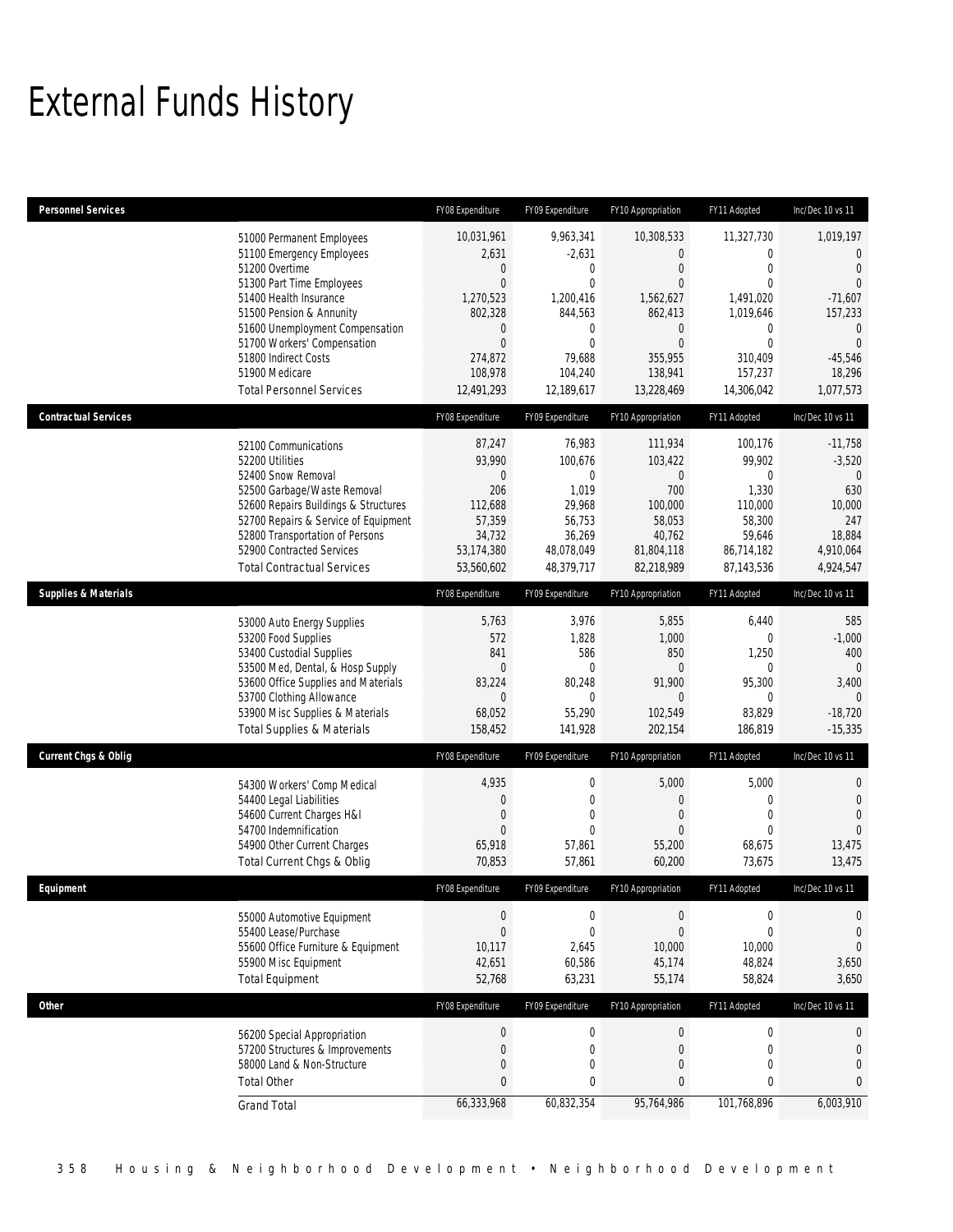## External Funds Personnel

| Title                            | Union<br>Code   | Grade     | Position | FY11 Salary | Title                            | Union<br>Code   | Grade | Position | FY11 Salary |
|----------------------------------|-----------------|-----------|----------|-------------|----------------------------------|-----------------|-------|----------|-------------|
|                                  |                 |           |          |             |                                  |                 |       |          |             |
| <b>Spec Asst Director</b>        | <b>EXM</b>      | <b>NG</b> | 1.00     | 69,505      | Regional Network Coordinator     | EXM             | 22    | 1.00     | 64,262      |
| <b>Admin Assist</b>              | EXM             | 19        | 2.00     | 85,586      | Boston Home Cente Manager (DND)  | SU <sub>2</sub> | 22    | 1.00     | 78,000      |
| <b>Deputy Director</b>           | <b>EXM</b>      | 29        | 5.00     | 502,559     | Digital Cartographer             | SU <sub>2</sub> | 22    | 1.00     | 72,162      |
| Program Director                 | EXM             | <b>NG</b> | 1.00     | 70,158      | Finance Manager                  | SU <sub>2</sub> | 22    | 1.00     | 72,162      |
| Asst-Director                    | EXM             | 26        | 8.00     | 645,705     | Compliance Officer               | SU <sub>2</sub> | 21    | 3.00     | 183,822     |
| <b>Asst Director</b>             | EXM             | 26        | 1.00     | 87,946      | Program Manager                  | SU <sub>2</sub> | 21    | 9.00     | 600,877     |
| <b>Operations Specialist</b>     | SU <sub>2</sub> | 26        | 1.00     | 98,536      | Admin Services Manager           | SU <sub>2</sub> | 21    | 1.00     | 66,764      |
| Assistant-Director               | EXM             | 26        | 2.00     | 175,892     | Records Manager                  | SU <sub>2</sub> | 21    | 1.00     | 66,764      |
| <b>Operations Manager</b>        | <b>EXM</b>      | 25        | 3.00     | 243,932     | Architect                        | SU <sub>2</sub> | 21    | 4.00     | 233,108     |
| Sr Compliance Manager            | SU <sub>2</sub> | 24        | 1.00     | 84,316      | Project Manager                  | SU <sub>2</sub> | 21    | 9.00     | 573,679     |
| Sr Housing Develop Officer       | SU <sub>2</sub> | 24        | 4.00     | 337,263     | Accountant                       | SU <sub>2</sub> | 21    | 1.00     | 55,632      |
| Design Services Manager          | SU <sub>2</sub> | 24        | 1.00     | 83,110      | Graphic Designer                 | SU <sub>2</sub> | 21    | 1.00     | 65,278      |
| Sr Neigh Business Mgr (DND)      | SU <sub>2</sub> | 24        | 1.00     | 82,188      | Sr Account Specialist            | SU <sub>2</sub> | 20    | 1.00     | 61,772      |
| <b>Construction Manager</b>      | SU <sub>2</sub> | 23        | 2.00     | 154,587     | Procurement Officer              | SU <sub>2</sub> | 20    | 1.00     | 61,772      |
| Sr Program Manager               | SU <sub>2</sub> | 23        | 5.00     | 343,075     | Data Analyst                     | EXM             | 20    | 1.00     | 37,920      |
| Manager Of Research & Dev        | SU <sub>2</sub> | 23        | 1.00     | 78,000      | <b>Construction Specialist I</b> | SU <sub>2</sub> | 20    | 10.00    | 599,395     |
| Sr Business Manager              | SU <sub>2</sub> | 23        | 1.00     | 78,000      | <b>Computer Specialist</b>       | SU <sub>2</sub> | 20    | 1.00     | 61,772      |
| Senior Programmer                | SU <sub>2</sub> | 23        | 1.00     | 78,000      | <b>Compliance Monitor</b>        | SU <sub>2</sub> | 20    | 1.00     | 56,713      |
| Construcction & Design Serv Mngr | SU <sub>2</sub> | 23        | 1.00     | 78,000      | Program Assistant (MultiLingual) | SU <sub>2</sub> | 20    | 2.00     | 115,446     |
| Sr Project Manager               | SU <sub>2</sub> | 23        | 5.00     | 390,001     | <b>Technical Specialist HPRP</b> | <b>EXM</b>      | 20    | 2.00     | 84,119      |
| Program Analyst                  | SU <sub>2</sub> | 22        | 1.00     | 72,162      | <b>Technical Spec</b>            | <b>EXM</b>      | 20    | 1.00     | 37,920      |
| Communication Spec               | EXM             | 22        | 1.00     | 58,080      | Payroll Officer                  | SU <sub>2</sub> | 19    | 1.00     | 57,158      |
| Sr Compliance Officer            | SU <sub>2</sub> | 22        | 1.00     | 72,162      | <b>MIS Operations Specialist</b> | SU <sub>2</sub> | 19    | 1.00     | 57,158      |
| Sr Fininace Analyst              | SU <sub>2</sub> | 22        | 1.00     | 72,162      | Loan Monitor                     | SU <sub>2</sub> | 19    | 3.00     | 171,473     |
| Sr Landscape Architect           | SU <sub>2</sub> | 22        | 1.00     | 72,162      | Sr Accts Payable Specialist      | SU <sub>2</sub> | 19    | 1.00     | 57,158      |
| <b>Accounting Manager</b>        | SU <sub>2</sub> | 22        | 1.00     | 68,317      | Records/Adm. Serv. Analyst       | SU <sub>2</sub> | 19    | 1.00     | 57,158      |
| <b>Communications Specialist</b> | EXM             | 22        | 1.00     | 64,262      | Prog Asst                        | SU <sub>2</sub> | 19    | 13.00    | 723,036     |
| Housing Development Officer      | SU <sub>2</sub> | 22        | 10.00    | 685,538     | <b>Financial Analyst</b>         | SU <sub>2</sub> | 19    | 2.00     | 96,065      |
| Neigh Business Manager           | SU <sub>2</sub> | 22        | 7.00     | 439,927     | Sr Adm Services Clerk (DND)      | SU <sub>2</sub> | 18    | 1.00     | 52,890      |
| Network Admin                    | SU <sub>2</sub> | 22        | 1.00     | 59,961      | Secretary                        | SU <sub>2</sub> | 17    | 1.00     | 32,348      |
| Sr Research & Devel Analyst      | SU <sub>2</sub> | 22        | 1.00     | 70,842      | <b>Admin Services Clerk</b>      | SU <sub>2</sub> | 17    | 1.00     | 32,348      |
|                                  |                 |           |          |             | <b>Total</b>                     |                 |       | 151      | 10,088,065  |

| TUldi                        | 13 I<br><b>10,000,00</b> 3 |
|------------------------------|----------------------------|
| <b>Adjustments</b>           |                            |
| <b>Differential Payments</b> |                            |
| Other                        | 64,206                     |
| Chargebacks                  | 1,569,614                  |
| <b>Salary Savings</b>        | $-394,155$                 |
| <b>FY11 Total Request</b>    | 11,327,730                 |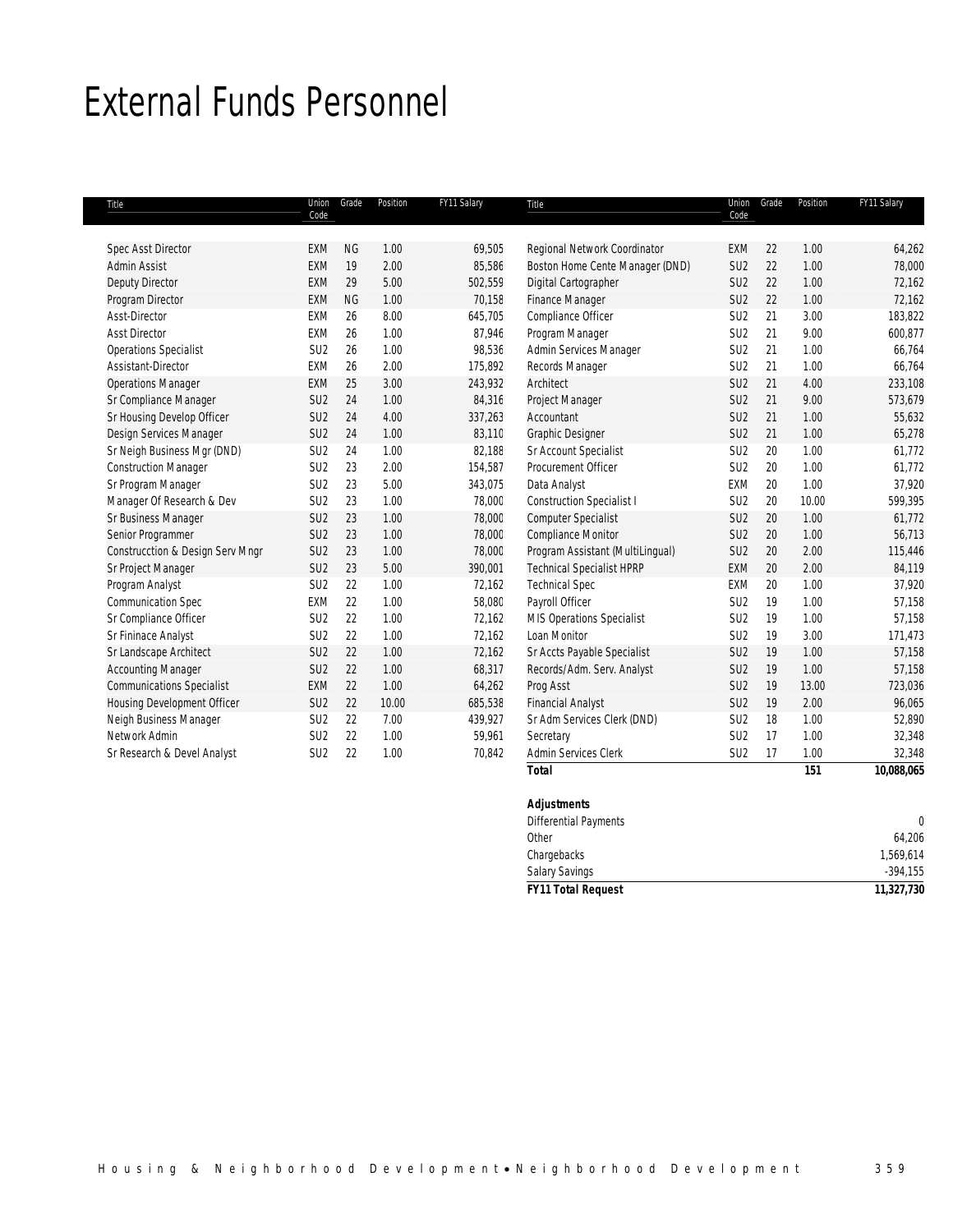# Program 1. Neighborhood Development Administration

## *Ana Boyd, Deputy Director Organization: 188100*

### *Program Description*

The Administration Program enforces Department policies and procedures and provides support services to all Neighborhood Development programs to ensure the effective completion of departmental goals in compliance with City, State and Federal laws and regulations.

| <b>Selected Service Indicators</b>         | Actual '08         | Actual '09           | Approp '10         | <b>Budget '11</b>  |
|--------------------------------------------|--------------------|----------------------|--------------------|--------------------|
| <b>Personnel Services</b><br>Non Personnel | 911.194<br>346.144 | 1.059.637<br>275.036 | 905.756<br>336.370 | 499.103<br>336,054 |
| Total                                      | 1,257,338          | 1.334.673            | 1.242.126          | 835,157            |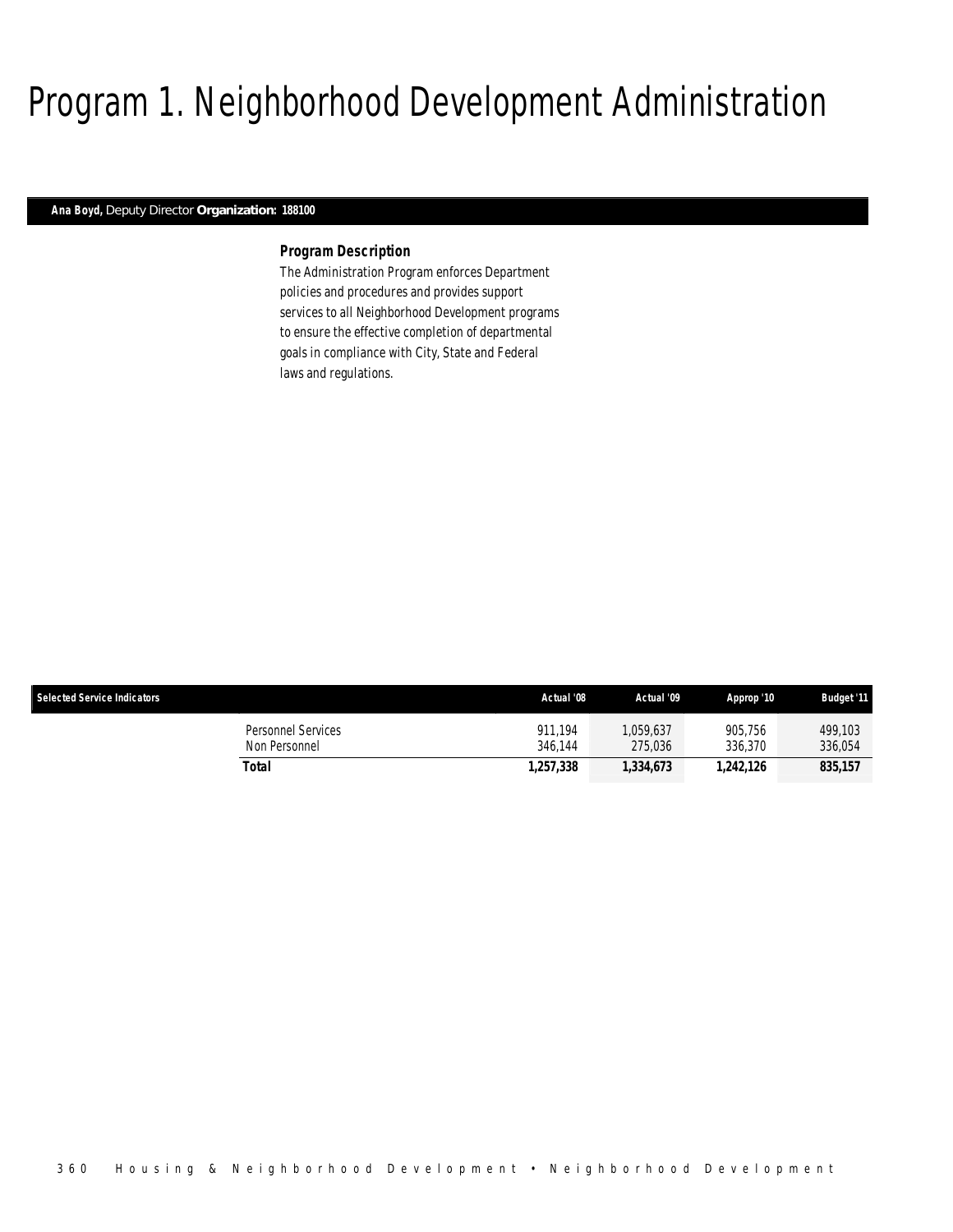# Program 2. Real Estate Management & Sales

## *Sandra Duran, Manager Organization: 188200*

## *Program Description*

The Real Estate Management & Sales Program works to manage disposal of foreclosed land parcels and foreclosed buildings as quickly as possible, and in a manner that generates revenue for the City and provides benefits to the community.

## *Program Strategies*

- To dispose of tax-foreclosed and surplus property.
- To manage tax-foreclosed and surplus property.

| <b>Performance Measures</b>                                                                                                     | Actual '08             | Actual '09  | Projected '10 | Target '11         |
|---------------------------------------------------------------------------------------------------------------------------------|------------------------|-------------|---------------|--------------------|
| City-owned buildings sold or transferred<br>City-owned land parcels sold or transferred<br>Housing units repaired/rehabbed with | $\Omega$<br>99<br>.285 | 71<br>1.640 | 62<br>1.724   | 62<br>105<br>1.706 |
| homeowner loan/grant including lead paint<br>abatement                                                                          |                        |             |               |                    |
| Total city-owned buildings                                                                                                      | 45                     | 51          | 80            | 79                 |
| Total city-owned land parcels                                                                                                   | .564                   | 1.507       | 1,452         | 1,292              |
| Units of service performed to clean, fence,<br>and/or maintain vacant city-owned parcels                                        |                        |             | 3.867         | 2,952              |
| <b>Selected Service Indicators</b>                                                                                              | Actual '08             | Actual '09  | Approp '10    | <b>Budget '11</b>  |
| Personnel Services                                                                                                              | 679,492                | 846,920     | 840,501       | 756,789            |
| Non Personnel                                                                                                                   | 539.869                | 837,802     | 667,244       | 599,771            |
| <b>Total</b>                                                                                                                    | 1,219,361              | 1,684,722   | 1,507,745     | 1,356,560          |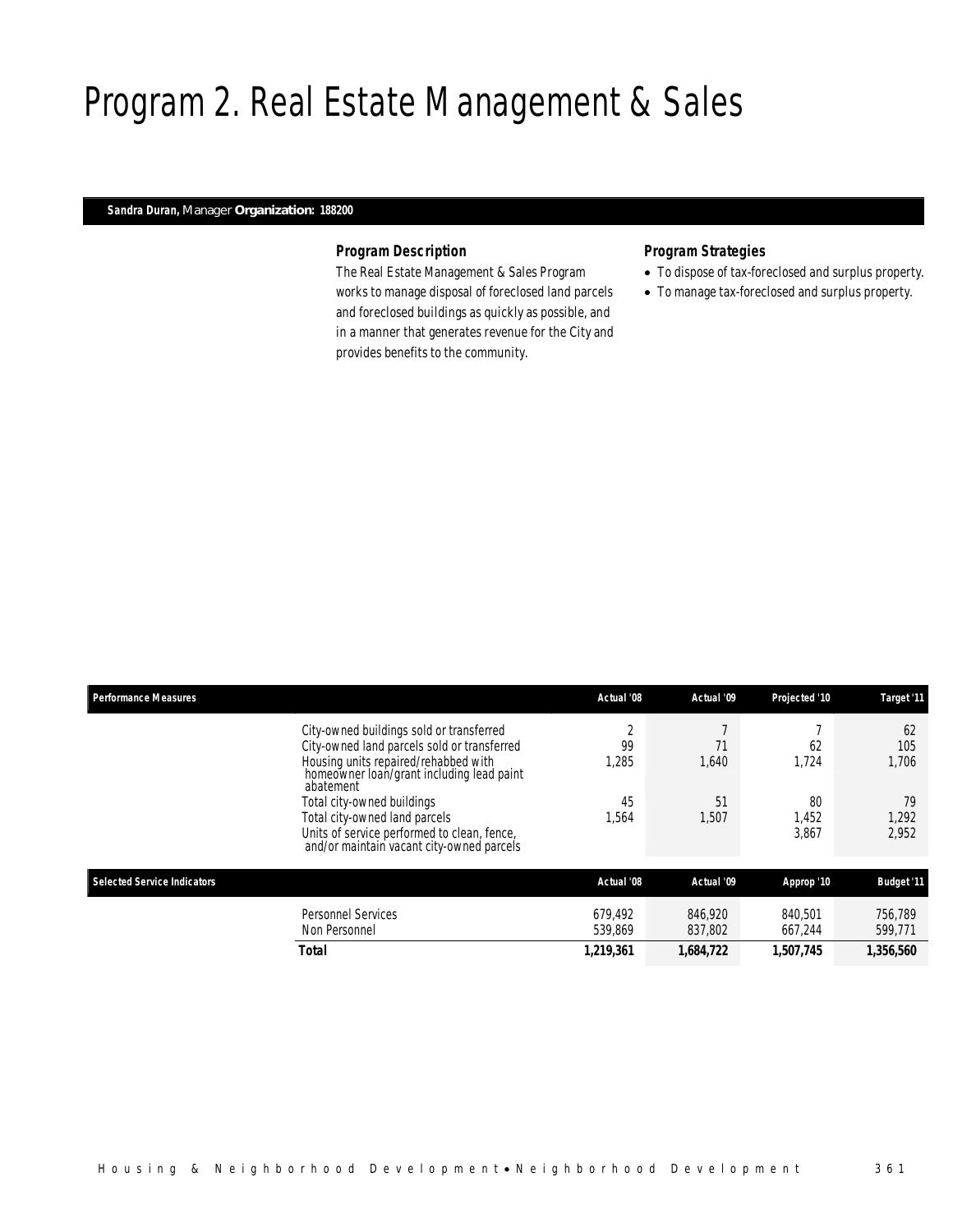# Program 3. Housing Development

### *Bill Cotter, Theresa Gallagher, Managers Organization: 188300*

### *Program Description*

The mission of this program is to strengthen Boston neighborhoods by working with community groups to improve the economic, housing and physical environment of the neighborhoods. This is accomplished through increasing homeownership and housing investment, strengthening neighborhood real estate markets and improving neighborhood confidence. This program will emphasize homeownership development, affordable rental housing production, elderly housing and streamlining the funding process through the use of competitive funding rounds. There continues to be a need for the City to direct federal and City resources toward the development of affordable housing.

## *Program Strategies*

- To assist existing homeowners in retaining their homes and to encourage homeownership.
- To assist tenants and landlords to preserve their tenancies or secure alternative housing, including those at risk of homelessness.
- To develop city and private properties for affordable homeownership, rental and specialneeds housing.
- To provide shelter, support services, rental assistance, and housing counseling to homeless persons, persons with AIDS, and tenants at risk.

| <b>Performance Measures</b>        |                                                                                     | Actual '08 | <b>Actual '09</b> | Projected '10 | Target '11        |
|------------------------------------|-------------------------------------------------------------------------------------|------------|-------------------|---------------|-------------------|
|                                    | Affordable units awarded                                                            | 610        | 723               | 447           | 436               |
|                                    | Homeless households provided with housing<br>assistance and/or support services     | 2,855      | 2,679             | 2.875         | 3,090             |
|                                    | Housing placements or tenancies preserved by<br>referral to housing counseling orgs | 601        | 763               | 762           | 700               |
|                                    | Mediations held to settle landlord/tenant<br>disputes                               | 224        | 255               | 173           | 200               |
|                                    | New homebuyers provided with financial<br>assistance                                | 146        | 103               | 141           | 125               |
|                                    | Persons with AIDS provided with housing<br>assistance and/or support services       | 557        | 853               | 873           | 925               |
| <b>Selected Service Indicators</b> |                                                                                     | Actual '08 | Actual '09        | Approp '10    | <b>Budget '11</b> |
|                                    | <b>Personnel Services</b>                                                           | 523,278    | 659.574           | 562.871       | 970.419           |
|                                    | Non Personnel                                                                       | 21,692     | 24,080            | 25,692        | 23,250            |
|                                    | <b>Total</b>                                                                        | 544,970    | 683,654           | 588,563       | 993,669           |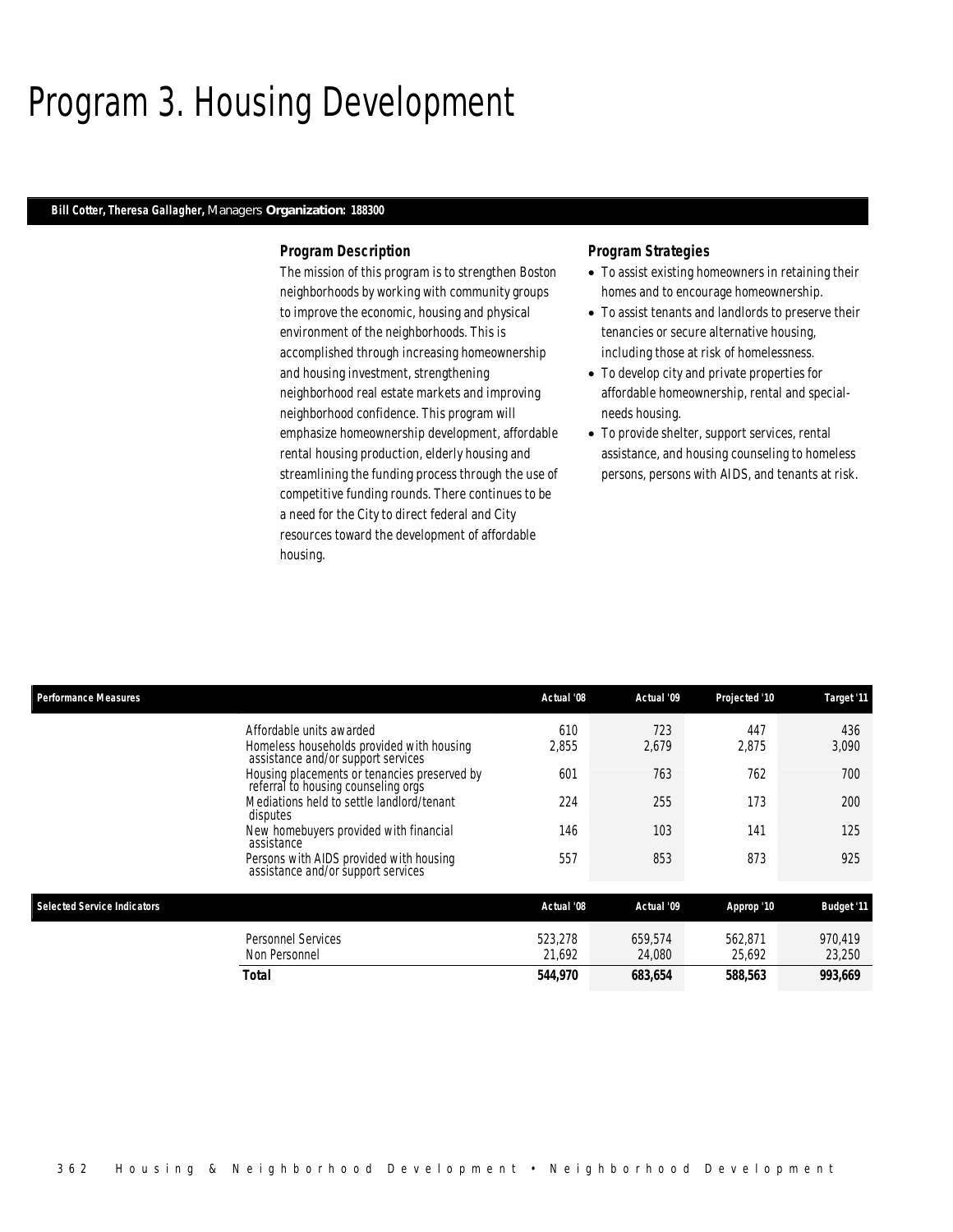## Program 4. Business Services

## *Keith Hunt, Manager Organization: 188500*

## *Program Description*

The Neighborhood Business Services Program works to develop and preserve economically viable and attractive businesses in Main Street districts and other neighborhood business districts, to create jobs, and increase the City's tax base.

## *Program Strategies*

• To promote the development and preservation of economically viable, attractive businesses and non-profits in Main Streets and other neighborhood business districts.

| <b>Performance Measures</b> |                                                                                                                                                           | Actual '08       | Actual '09       | Projected '10           | Target '11              |
|-----------------------------|-----------------------------------------------------------------------------------------------------------------------------------------------------------|------------------|------------------|-------------------------|-------------------------|
|                             | All jobs created through OBD programs<br>Businesses assisted with financial or technical<br>assistance<br>Businesses participating in Boston Buying Power | 540<br>3,451     | 841<br>1,854     | 1.307<br>1.784<br>1,256 | 1,938<br>1,407<br>1,500 |
|                             | New businesses opened with financial or<br>technical assistance<br>Storefronts improved                                                                   | 116              | 173              | 164<br>96               | 238<br>111              |
| Selected Service Indicators |                                                                                                                                                           | Actual '08       | Actual '09       | Approp '10              | <b>Budget '11</b>       |
|                             | <b>Personnel Services</b><br>Non Personnel                                                                                                                | 24.013<br>50.288 | 30.462<br>45.461 | 23.635<br>40.875        | 22.799<br>34,607        |
|                             | <b>Total</b>                                                                                                                                              | 74,301           | 75,923           | 64,510                  | 57,406                  |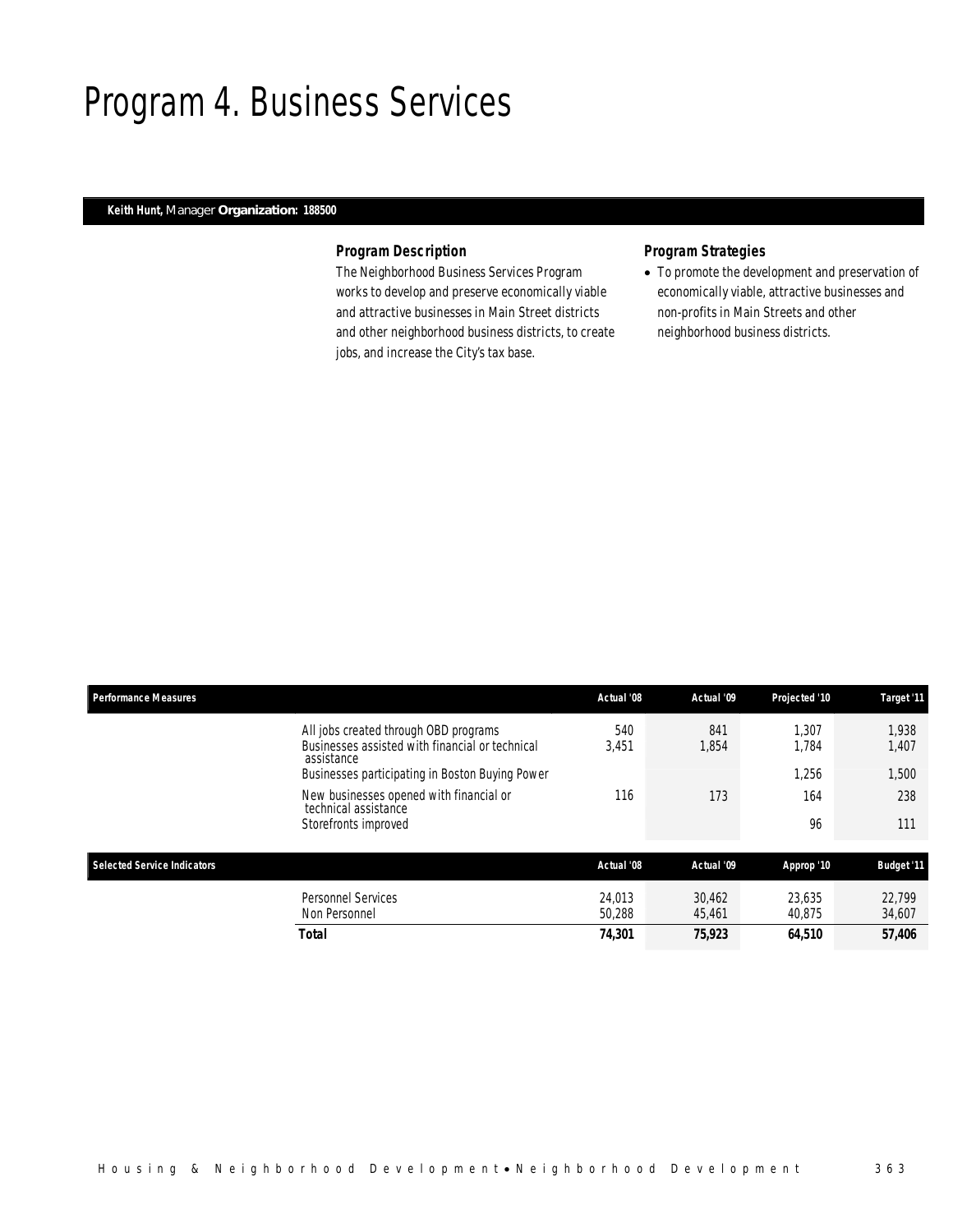## External Funds Projects

#### *ARRA - CDBG*

#### *Project Mission*

The Community Development Block Grant (CDBG-R) program under the ARRA enables local governments to undertake a wide range of activities intended to create suitable living environments, provide decent affordable housing and create economic opportunities, primarily for persons of low and moderate income. The City of Boston will allocate all CDBG-R funds for housing development, economic development, and construction and public facilities. All of these activities meet the national objective of providing a benefit (housing, jobs, or services) to low and moderate-income persons or areas. All funds must be committed within 18 months of the grant start date. CDBG-R is a three-year grant starting 7/22/09 and ending 7/21/12.

### *ARRA - Homeless Prevention and Rapid Re-housing Program*

#### *Project Mission*

The Homelessness Prevention and Rapid Re-housing Program (HPRP) under ARRA provides financial assistance and services to prevent individuals and families from becoming homeless and help those who are experiencing homelessness to be quickly re-housed and stabilized. The funds under this program are intended to target individuals and families who would be homeless but for this assistance. The funds provide for a variety of assistance, including: short-term or medium-term rental assistance and housing relocation and stabilization services, including such activities as mediation, credit counseling, security or utility deposits, utility payments, moving cost assistance, and case management. At least 60 percent of funds must be spent within two years; all funds must be spent within three years. HPRP is a three-year grant starting 10/1/2009 and ending 9/30/2012.

## *ARRA – Neighborhood Stabilization Program 2*

### *Project Mission*

Neighborhood Stabilization Program Two grant was made available to Boston and several other direct grant communities on a competitive basis from the US Department of Housing and Urban Development. The NSP initiative was created as part of the "Housing and Economic Recovery Act of 2009" designed to boost local economies through the provision of resources to purchase and rehab foreclosed homes. This is a second round of NSP funding in the amount of \$13.6M for the purpose of expanding the City's existing strategies of foreclosure prevention and reclamation efforts. Specifically, this funding will allow the City to support responsible redevelopment of foreclosed homes in those neighborhoods most burdened by Boston's bankowned properties, namely Dorchester, East Boston, Roxbury, Hyde Park, and Mattapan. The grant is expected to start in April of 2010.

#### *Abandoned Property Rehab Grant*

#### *Project Mission*

Abandoned Property Rehab Grant is a three year grant from the Commonwealth of Massachusetts' Attorney General's Office and is targeted to promote the rehabilitation of distressed /abandoned properties in highforeclosure areas of Boston that cannot be rehabilitated through other means being implemented by the City. Anticipated starting date is 1/4/2010 and ending 12/31/12.

*Brownfield Assessment Grants/Clean-Up Grants* 

#### *Project Mission*

The U.S. Environmental Protection Agency makes Brownfield Assessment and Clean-up grants available on a competitive basis. These grants are used to evaluate and/or clean-up contamination at EPA-eligible Brownfield sites. "Brownfields" are defined as "real property, expansion, redevelopment, or re-use of which may be complicated by the presence or the potential presence of a hazardous substance, pollutant, or contaminant". This is a three year grant started on 10/12/08 and ending on 10/11/11.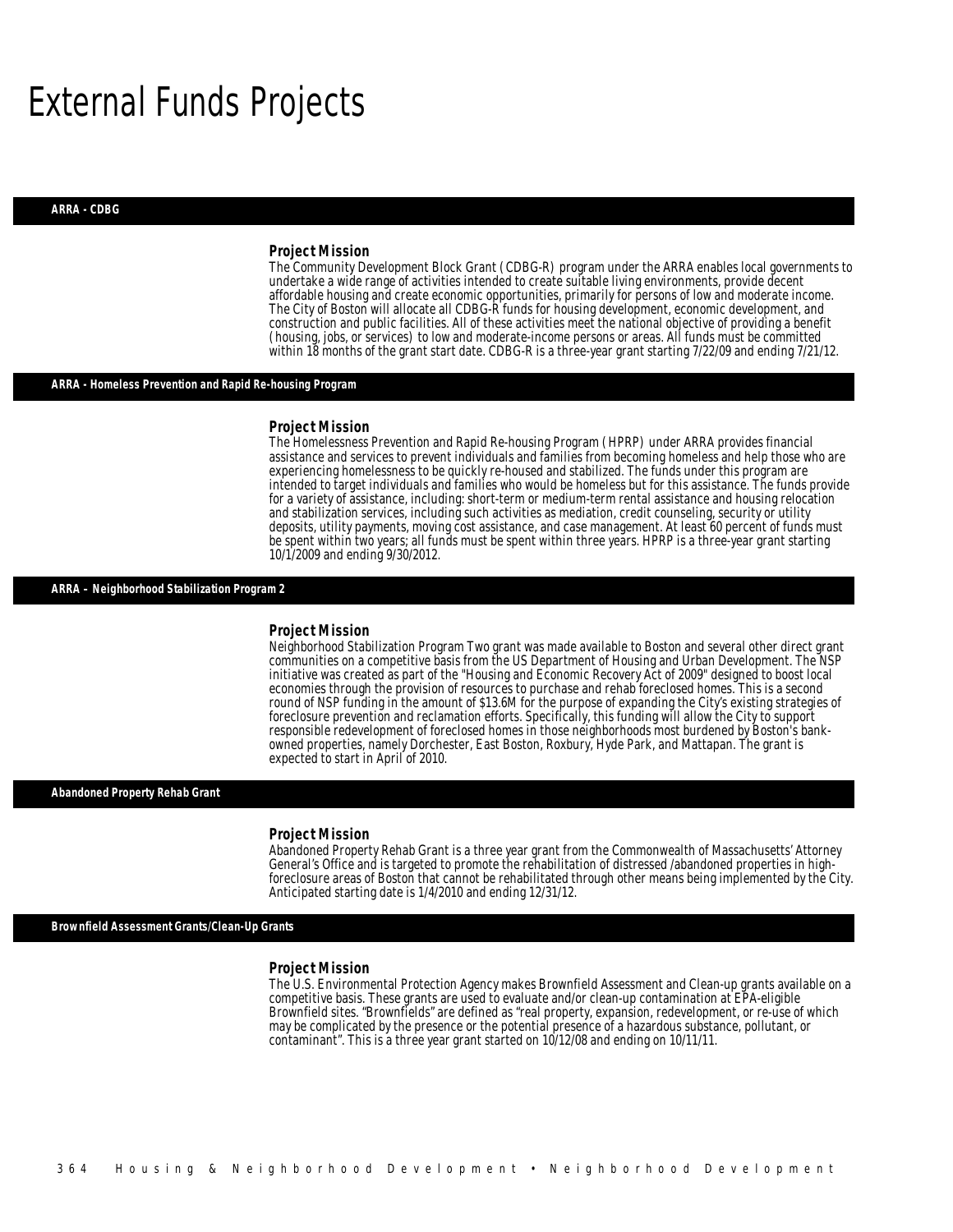The Brownfields Priority Projects Program is a three year grant to the City of Boston from Massachusetts Development, the state's finance and development authority. The purpose of this grant is to target high impact parcels in which a developer has expressed interest, where reuse would be viable but for environmental contamination.

## *CDAG for the Olmstead Green Project*

#### *Project Mission*

The CDAG for the Olmstead Green Project grant was used for the construction of water, sewer, utilities, and drainage infrastructure at the Olmstead Green East and West Campuses in Mattapan.

*Community Development Block Grant* 

#### *Project Mission*

The Community Development Block Grant (CDBG) is an annual entitlement grant from the U.S. Department of Housing and Urban Development (HUD) to the City of Boston designed to fund a variety of neighborhood development activities. At least 70 percent of CDBG funds must be used to benefit low- and moderate-income households. CDBG funds are used to produce and preserve affordable housing, revitalize neighborhood commercial districts, assist the renovation of non-profit facilities, improve vacant lots, promote and monitor fair housing activities, and assist non-profit organizations in the operation of emergency shelters, health care, child care, youth and adult literacy programs. CDBG funds cannot be used for general government services nor to replace funding cuts from existing public service activities.

*Economic Development Initiative/ Special Projects* 

#### *Project Mission*

The Economic Development Initiative/Special Project grants are made available on a competitive basis to municipalities through the federal budget process and administered by the U.S. Department of Housing and Urban Development (HUD). These grants are for specific purposes. In FY03 DND received a grant to support the Boston Main Streets program. In FY04, DND received two additional grants from HUD. One of the grants was for an affordable housing environmental remediation project and the second one was for the development of low and moderate-income housing.

### *Emergency Shelter Grant*

#### *Project Mission*

The Emergency Shelter Grant (ESG) is an annual entitlement grant to the City of Boston from the U.S. Department of Housing and Urban Development (HUD) to support the development and operations of emergency shelters for the homeless.

#### *First Time Homebuyer Counseling (COM)*

#### *Project Mission*

The First-time Homebuyer Counseling/Foreclosure Prevention grant from the Commonwealth of Massachusetts supports foreclosure prevention and loss mitigation counseling activities serving geographic areas of Boston with high rates of default and foreclosures targeting occupants of 1-4 unit properties.

*Green Affordable Housing Initiative (MTC)* 

#### *Project Mission*

The Green Affordable Housing Initiative (MTC) is a multi-year grant to the City of Boston from the Renewable Energy Trust, which is administered by the Massachusetts Technology Collaborative (MTC). These funds will be used to benefit the occupants of affordable housing in the City of Boston through the development of green affordable housing, which incorporates renewable energy, energy efficiency, green design and healthy home construction techniques into the City's affordable housing programs.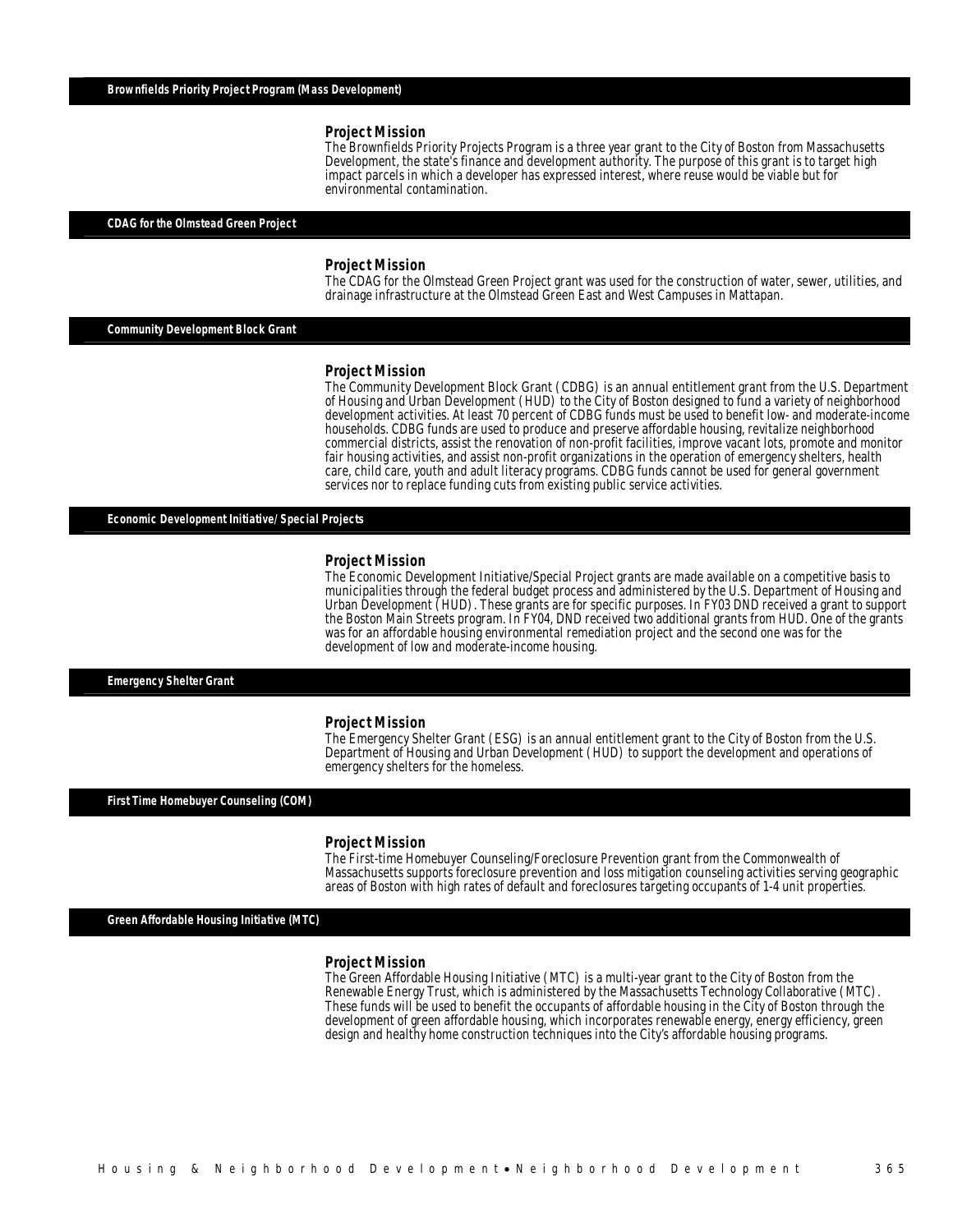The HOME Partnership Program is an annual entitlement grant from the U.S. Department of Housing and Urban Development (HUD) to the City of Boston to support the development of affordable housing. Eligible activities include new construction or rehabilitation of housing, tenant-based rental assistance for up to two years, and assistance to first-time homebuyers. All HOME funds must be used to benefit low- and moderate income households. Fifteen percent of HOME funds are set aside for Community Housing Development Organizations. The American Dream Down payment Initiative (ADDI) is a five year grant awarded annually to the City of Boston from the U.S. Department of Housing and Urban Development (HUD). It will be administered as part of the HOME Investment Partnership Program (HOME). The purpose of this grant is to assist low income families in becoming first-time homebuyers. ADDI funds may only be used for down payment assistance toward the purchase of single family housing by low-income families, who are first time homebuyers. Rehabilitation that is completed in conjunction with a home purchase assisted by ADDI is also an eligible activity under the ADDI Statute. Current term is from 7/1/09 to 6/30/14.

*HOPWA* 

#### *Project Mission*

The Housing Opportunities for People with AIDS (HOPWA) Program is a three year grant awarded annually received by the City of Boston from the U.S. Department of Housing and Urban Development designed to provide affordable, appropriate housing for people with AIDS (PWAs) in the metropolitan Boston area. Eligible activities include: housing, counseling, housing development, rental assistance, technical assistance, homelessness prevention, operating costs including support services, and housing-related costs. DND will be directing these funds to three primary activities: metropolitan-area housing counseling to help PWAs find/retain affordable housing, technical assistance to developers of housing for PWAs, and emergency assistance payments to help PWAs retain their existing housing to prevent homelessness. Current term of the grant is from 7/1/09 to 6/30/12.

*Inclusionary Development Fund (IDF)* 

#### *Project Mission*

Ì

The Inclusionary Development Fund is a two year grant from the Boston Redevelopment Authority to assist middle income homebuyers. The fund is capitalized through fees paid by private developers in lieu of building onsite inclusionary affordable housing. Current term of the grant is from 7/1/09 to 6/30/11.

*Lead Hazard Reduction Demonstration Grant* 

### *Project Mission*

The LEAD Hazard Reduction Demonstration Grant is a 36-month Grant from the Department of Housing and Urban Development's Office of Healthy Homes and Lead Hazard Control to the City of Boston. The purpose of this competitive grant is to assist areas with the highest lead paint abatement needs in undertaking programs for abatement, inspections, risk assessments, temporary relocations, and interim control of lead based paint hazards in eligible privately owned single family housing units, and multifamily buildings that are occupied by low-income families. A modest demonstration projects component has also been included that can support lead abatement in foreclosed properties, housing receiverships, and units that reveal significant lead paint hazards as a result of the City's Turnover Inspection Ordinance.

#### *Lead Paint Abatement*

### *Project Mission*

The Lead Paint Abatement grant is a competitive 36-month grant from the U.S. Department of Housing and Urban Development's Office of Healthy Homes and Lead Hazard Control to the City of Boston. The purpose of the grant is to reduce the exposure of young children to lead-based paint hazards in their homes through intensive services consisting of counseling, outreach and abatement in the high-risk target areas of Dorchester, Roxbury and Mattapan and to provide financing services citywide. Activities include abatement, inspections, risk assessments, and temporary relocations.

#### *Neighborhood Development Fund*

#### *Project Mission*

The Neighborhood Development Fund receives revenue from the repayment of Urban Development Action Grant (UDAG) loans to the City. Funds can be used for eligible HUD Title I activities which are somewhat less restrictive than CDBG regulations. DND uses the NDF to fund home improvements and homebuyer assistance to middle income families, and provides financial support to businesses and business districts located in areas that are not low and moderate income.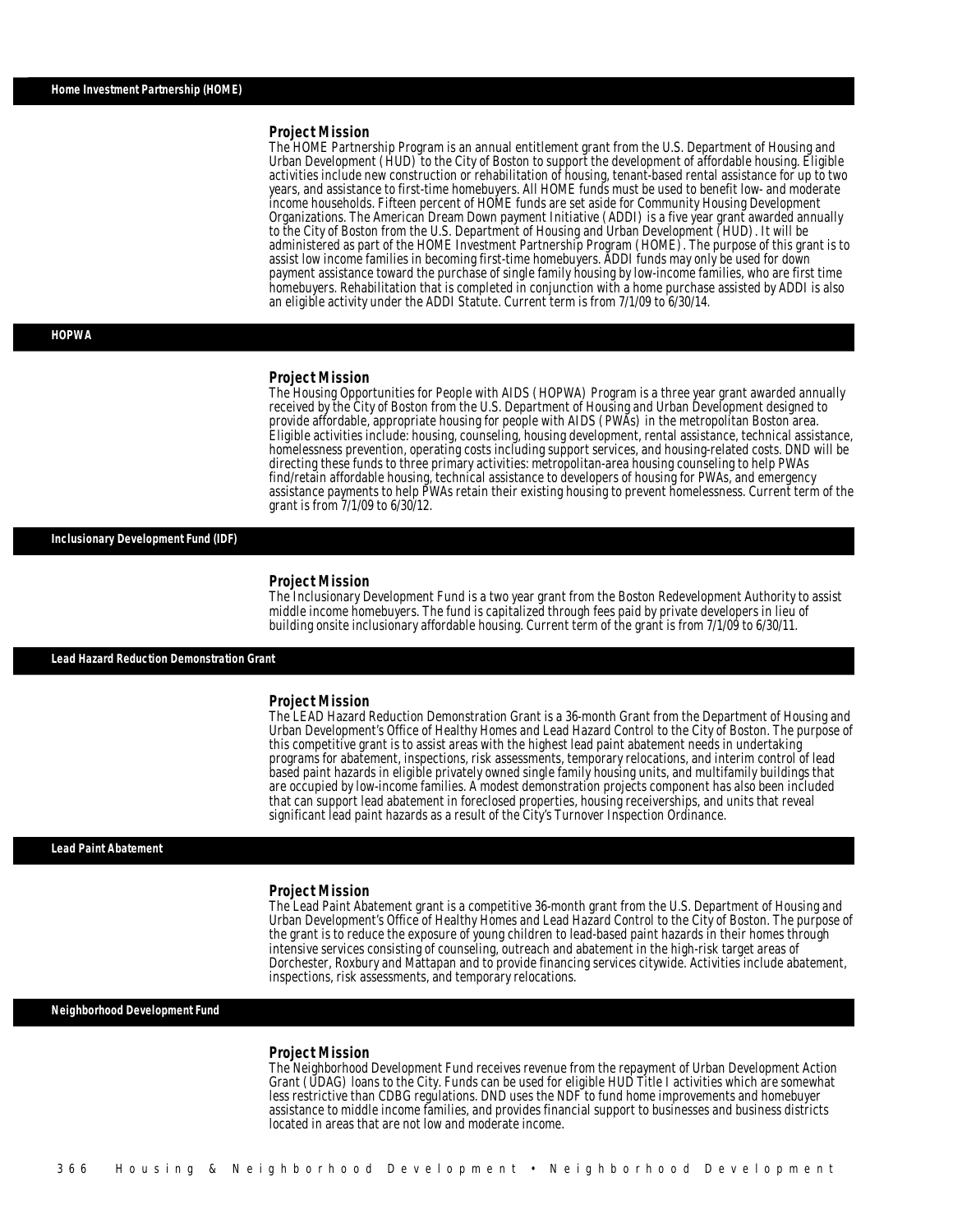Neighborhood Stabilization Program (NSP) is a non-competitive grant available to eligible cities from the US Department of Housing and Urban Development. Funds can be used to establish financial mechanisms for purchase and redevelopment of foreclosed upon homes and residential properties, including such mechanisms as soft-seconds, loan loss reserves, and shared-equity loans for low- and moderate-income homebuyers; purchase and rehabilitate homes and residential properties that have been abandoned or foreclosed upon, in order to sell, rent, or redevelop such homes as properties; establish land banks for homes that have been foreclosed upon; demolish blighted structures; and redevelop demolished or vacant properties. NSP funds must be committed within 18 months of the grant start date. All funds must be spent within three years. The start date of this grant is 03/09/2009 and end date is 03/08/2013.

*Neighborhood Stabilization Program (State Funds)* 

#### *Project Mission*

Neighborhood Stabilization Program grants was made available to Boston and several other direct grant communities on a non-competitive basis from the Massachusetts Department of Housing and Community Development. The Commonwealth of Massachusetts agreed to match Boston's HUD NSP funds \$1-\$1 and will match the NSP admin funds \$0.50-\$1. Funds can be used to establish financial mechanisms for purchase and redevelopment of foreclosed upon homes and residential properties, including such mechanisms as softseconds, loan loss reserves, and shared-equity loans for low- and moderate-income homebuyers; purchase and rehabilitate homes and residential properties that have been abandoned or foreclosed upon, in order to sell, rent, or redevelop such homes as properties; establish land banks for homes that have been foreclosed upon; demolish blighted structures; and redevelop demolished or vacant properties. The start date of this grant is 07/20/2009 and the end date is 03/31/2013. Ì

*Regional Foreclosure Education Grant (COM)* 

#### *Project Mission*

The Regional Foreclosure Education grant from the Commonwealth of Massachusetts supports the expansion of foreclosure counseling providers under contract with the City of Boston. These providers serve geographic areas of Boston with high rates of default and foreclosures targeting occupants of 1-4 unit properties.

*Regional Network Innovations to End Homelessness* 

#### *Project Mission*

Î

The Regional Network Innovations to End Homelessness grants are made available to the Boston Regional Network from the Massachusetts Interagency Council on Housing and Homelessness through the Department of Housing and Community Development on a competitive basis. Grant funds will be used for implementing innovative strategies that will inform new and emerging statewide housing approaches to ending homelessness. This is an 18-month grant available from  $1/1/09-6/30/10$ .

### *Section 108 Loans/Economic Development Initiative*

#### *Project Mission*

Section 108 funds are available to eligible cities from the U.S. Department of Housing and Urban Development (HUD) on an application basis. Section 108 funds are secured by the City through a pledge of its current and future CDBG grant awards. These funds are used for economic development projects. Boston Invest in Growth Loan Fund is a \$40 million HUD Section 108 funded loan pool designed to jumpstart wellfinanced construction projects, create jobs, and strengthen Boston's economy. This program is designed for large commercial projects in Boston that have both permanent financing and equity in place. Boston Invests will finance the gap that remains between the financing and equity and the total project cost, known as mezzanine financing. In addition, up to 10% of the loan pool will be set aside for smaller neighborhood based projects of at least 5,000 square feet, the underwriting criteria for which will be the same as for the larger loans but the interest rate charged as well as the additional interest paid at the end will be lower. Additionally, \$2.5 million HUD Šection 108 funded loan pool will be used tor energy efficiency and to promote<br>job creation.The Economic Development Initiative (EDI) Program is a special HUD program that makes available grants to cities to spur economic opportunity by creating jobs, attracting private partnerships, and training residents for new job opportunities; to promote community development through a long-term economic development strategy; to establish community-based partnerships; and to develop a plan for responding to community needs by integrating economic, physical, human, and other strategies. The City received \$25 million in EDI funds for use within the Empowerment Zone.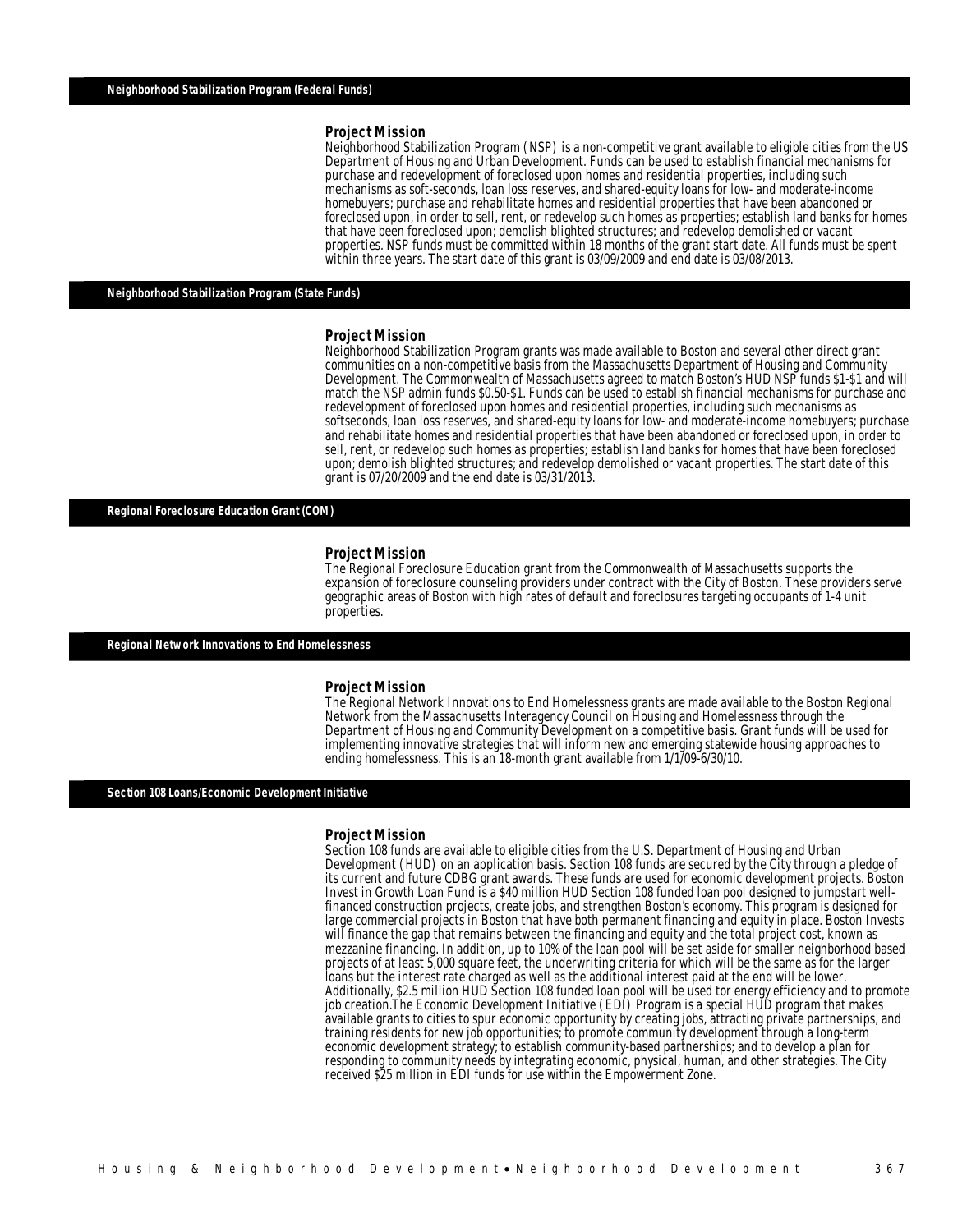The Shelter Plus Care is a one year grant that is funded by HUD to provide rental assistance for homeless persons with disabilities, primarily those with serious mental illness, chronic problems with alcohol and/or drugs, and AIDS/HIV. The supportive service, which must match the value of the rental assistance, are provided by federal, state or local sources.

### *Supportive Housing*

### *Project Mission*

Î

The Supportive Housing program is an annual competitive grant from the US Department of Housing and Urban Development (HUD). The purpose of the program is to promote the development of supportive housing and supportive housing services, including innovative approaches to assist homeless persons in the transition from homelessness, and to promote the provision of supportive housing to homeless persons to enable them to live as independently as possible. The program has three goals; to help program participants obtain and remain in permanent housing, to help participants increase skills and/or income, and to help participants achieve greater self-determination.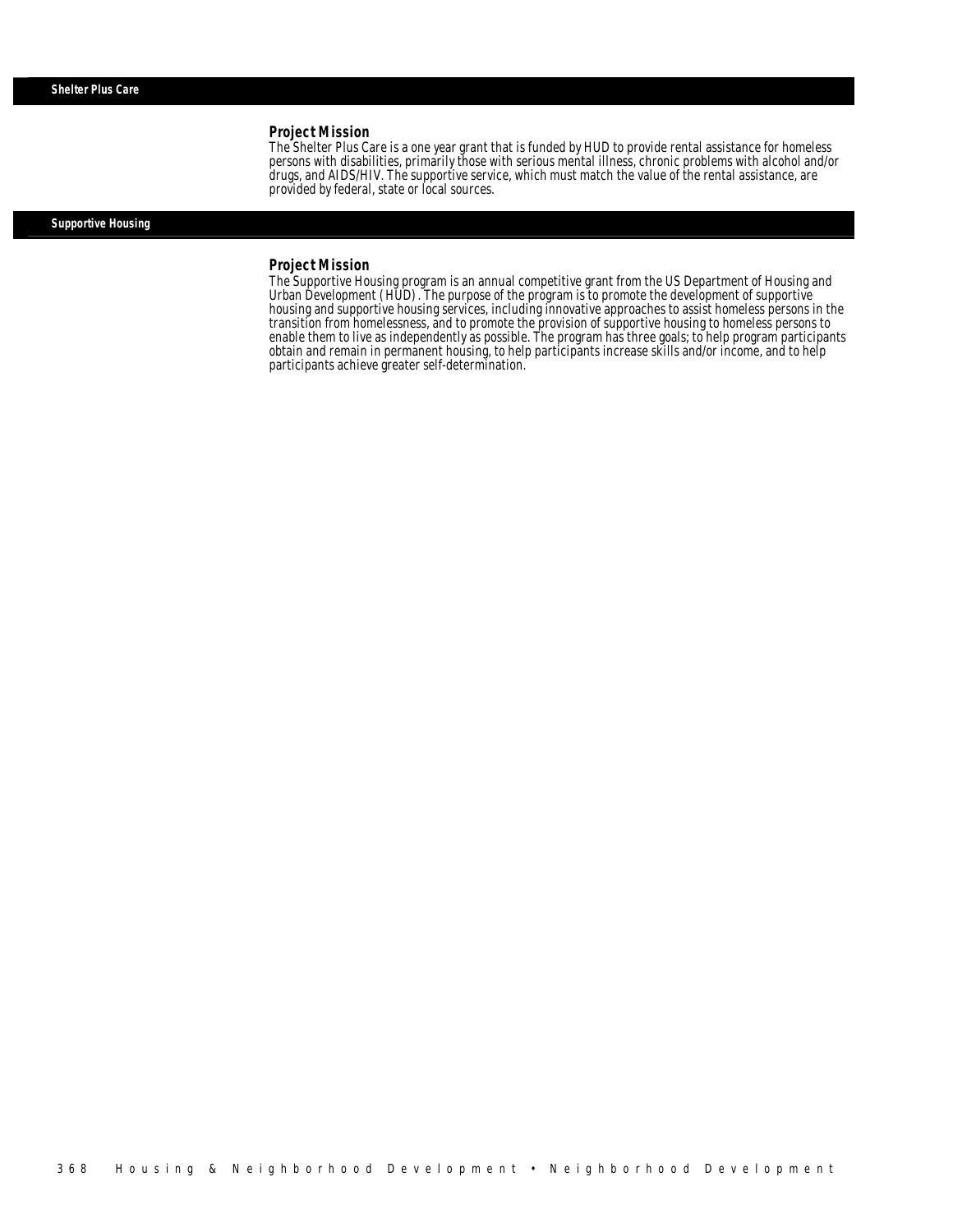## Neighborhood Development Capital Budget

## *Overview*

Capital investment will support efforts to repair and rebuild public facilities, revitalize neighborhood business districts, and improve public spaces operated by the Department of Neighborhood Development.

## *FY11 Major Initiatives*

- Begin project to renovate the stage lighting and sound system at the Strand Theatre.
- Continue improvements and critical repairs to various buildings on Long Island.

| <b>Capital Budget Expenditures</b> |                         | Total Actual '08 | Total Actual '09 |         | <b>Estimated '10 Total Projected '11</b> |
|------------------------------------|-------------------------|------------------|------------------|---------|------------------------------------------|
|                                    |                         |                  |                  |         |                                          |
|                                    | <b>Total Department</b> | 5.865.556        | 4,977,687        | 795.000 | 900,000                                  |